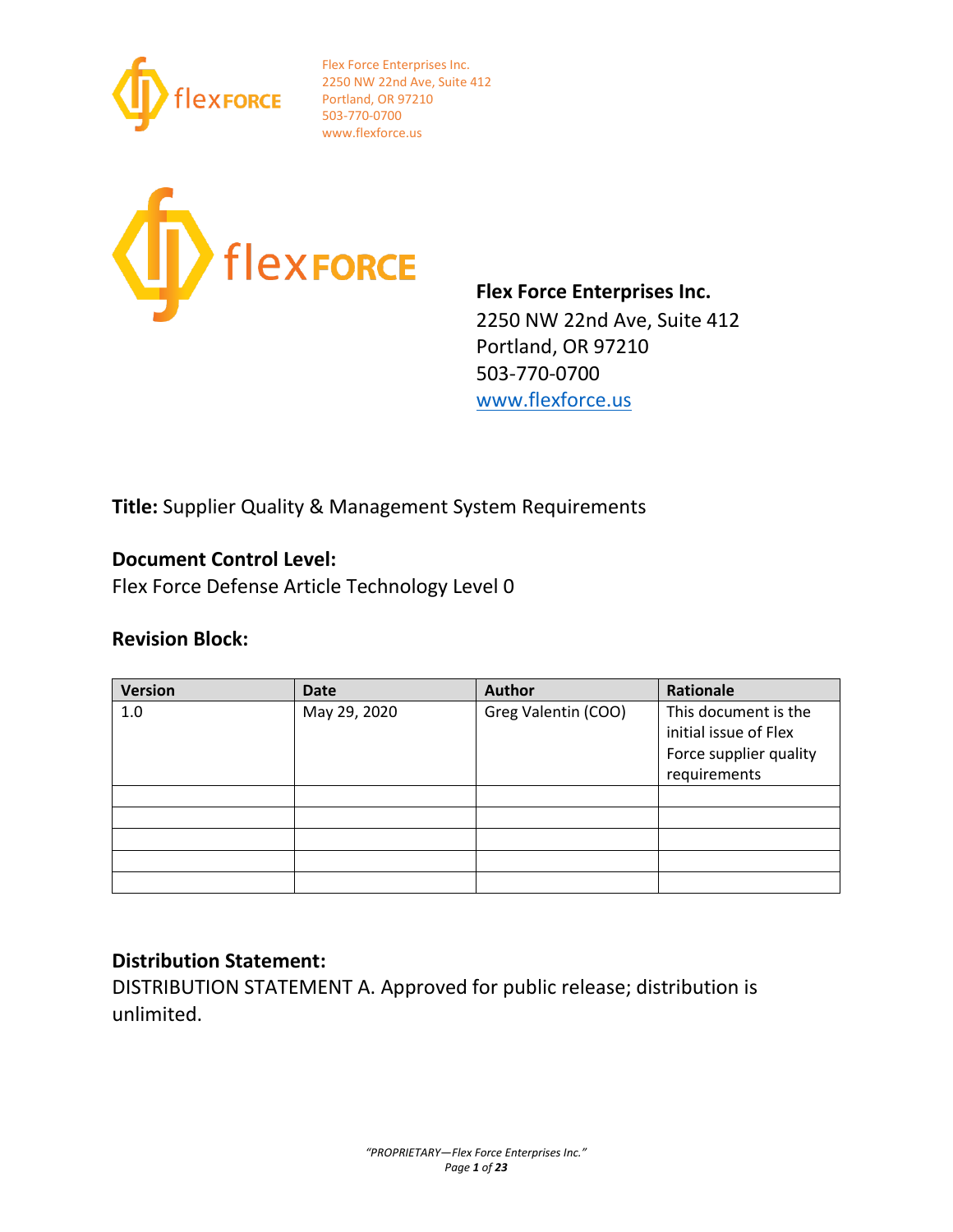

# Contents

| 1.0 |      |  |  |  |  |
|-----|------|--|--|--|--|
| 2.0 |      |  |  |  |  |
| 3.0 |      |  |  |  |  |
| 4.0 |      |  |  |  |  |
| 5.0 |      |  |  |  |  |
|     |      |  |  |  |  |
| 6.0 |      |  |  |  |  |
| 6.1 |      |  |  |  |  |
|     | 6.2  |  |  |  |  |
|     | 6.3  |  |  |  |  |
|     | 6.4  |  |  |  |  |
| 7.0 |      |  |  |  |  |
| 7.1 |      |  |  |  |  |
|     | 7.2  |  |  |  |  |
| 8.0 |      |  |  |  |  |
| 8.1 |      |  |  |  |  |
| 8.2 |      |  |  |  |  |
| 8.3 |      |  |  |  |  |
| 8.4 |      |  |  |  |  |
| 9.0 |      |  |  |  |  |
| 9.1 |      |  |  |  |  |
|     | 9.2  |  |  |  |  |
| 9.3 |      |  |  |  |  |
|     | 9.4  |  |  |  |  |
|     | 9.5  |  |  |  |  |
|     | 9.6  |  |  |  |  |
|     | 9.7  |  |  |  |  |
|     | 9.8  |  |  |  |  |
|     | 9.9  |  |  |  |  |
|     | 9.10 |  |  |  |  |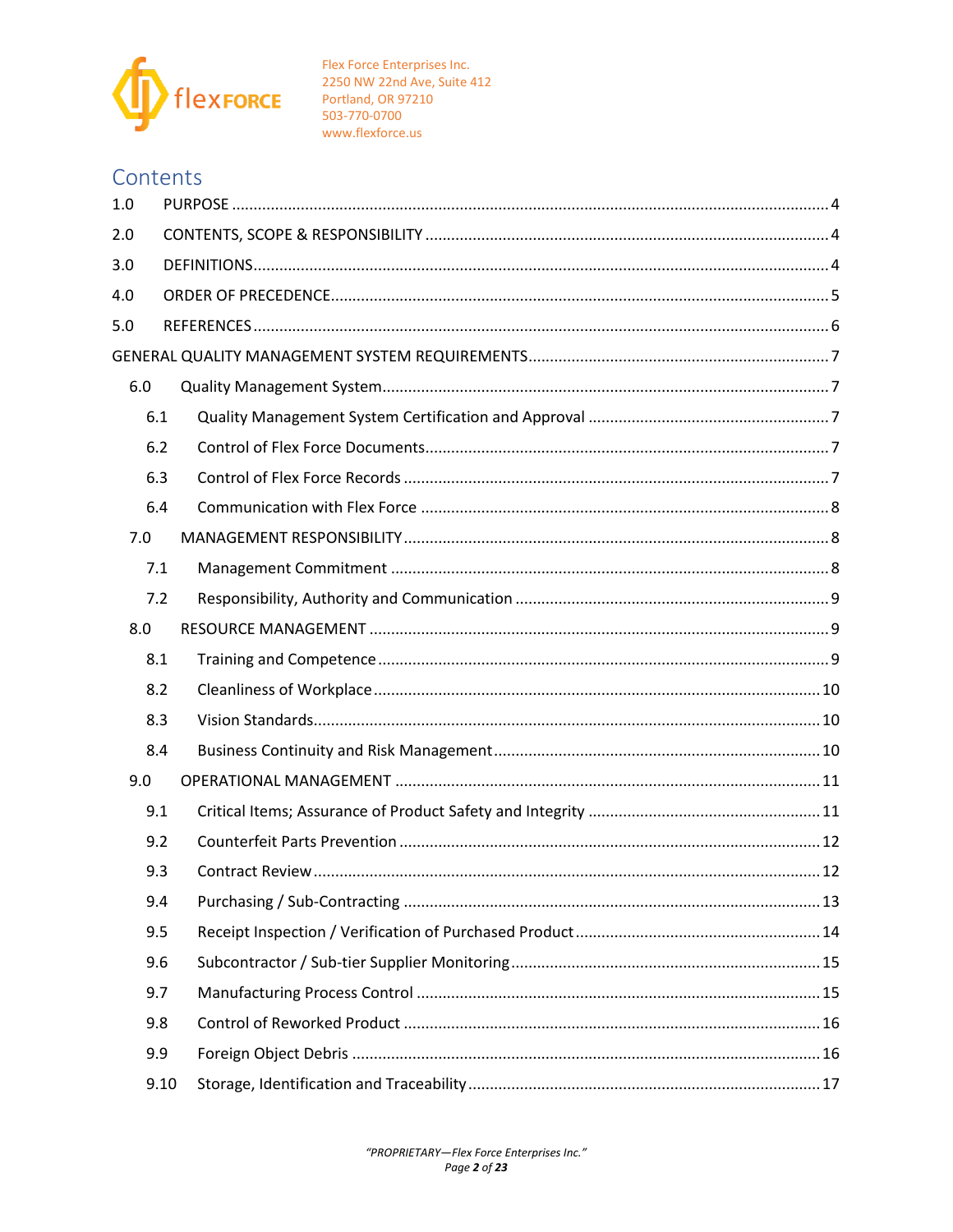

| 9.12 |  |
|------|--|
| 9.13 |  |
| 9.14 |  |
| 9.15 |  |
|      |  |
|      |  |
| 10.1 |  |
|      |  |
|      |  |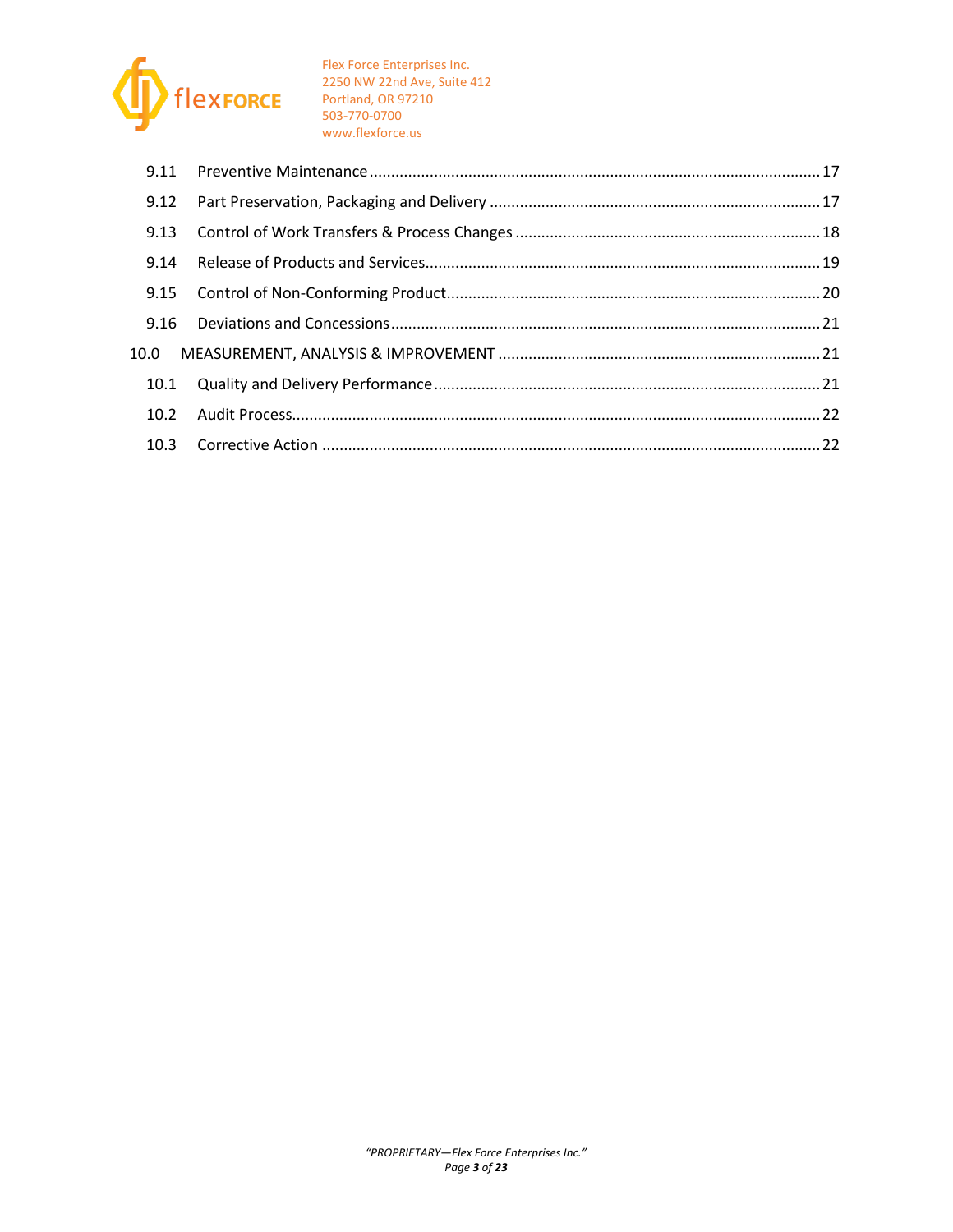

## <span id="page-3-0"></span>1.0 PURPOSE

The purpose of this document is to consolidate and communicate Flex Force's quality and management system expectations and requirements to suppliers of parts and services used in a wide variety of application markets. The document is available to view and download from the Flex Force supplier portal o[n www.flexforce.us/suppliers.](http://www.flexforce.us/suppliers)

# <span id="page-3-1"></span>2.0 CONTENTS, SCOPE & RESPONSIBILITY

This document defines quality and management system requirements applicable when goods and services are procured to Flex Force Enterprises Inc.'s design authority Build-to-Print and Build-to-Specification part numbers.

Unless otherwise explicitly stated in this document, these requirements also apply to Standard Catalog Hardware (COTS), Modified COTS, and Supplier IP.

These requirements do not apply to Flex Force indirect procurement of general supplies.

This document is applicable to all suppliers or partners who supply product related to Flex Force contracts / purchase orders and represents general or basic requirements for Flex Force purchase orders and are modelled upon the structure of ISO9001 and AS9100.

## <span id="page-3-2"></span>3.0 DEFINITIONS

The following terms used throughout this document are consistent with ISO9000:2015 and AS9100:2016 definitions.

- 3.1 **Counterfeit Part** An unauthorized copy, imitation, substitute, or modified part which is knowingly mispresented as a specified genuine part of an original or authorized manufacturer.
- 3.2 **Critical Items** Those items having significant effect on the provision and use of the products and services; including safety, performance, form, fit, function, producibility, service life, etc.; that require specific actions to ensure they are adequately managed.
- 3.3 **Key Characteristics** An attribute or feature whose variation has a significant effect on product fit, form, function, performance, service life, or producibility, that requires specific actions for the purposes of controlling variation.
- 3.4 **Product Safety** The state in which a product can perform to its designed or intended purpose without causing unacceptable risk of harm to persons or damage to property.
- 3.5 **Special Requirements** Those requirements identified by the customer, or determined by the organization, which have high risk of not being met, thus requiring their inclusion in the operational risk management process. Factors used in the determination of special requirements include product or process complexity, experience, and product or process maturity.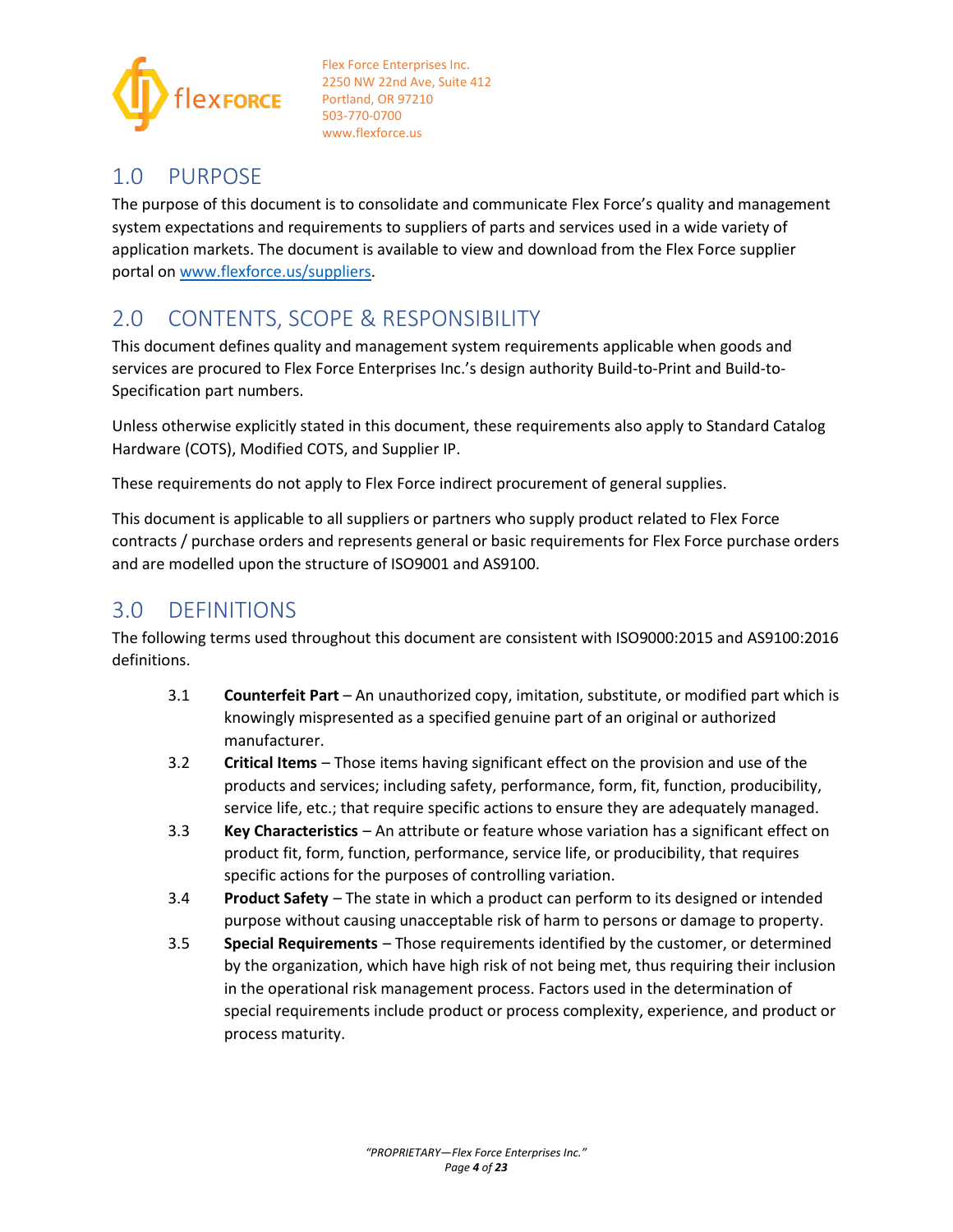

- 3.6 **Manufacturing Lot** Defined as all parts manufactured at the same time from the same materials, or processed together through all operations, unless otherwise specified in the Flex Force drawing.
- 3.7 **Frozen Process** An approved and controlled process, commonly associated with critical items, key characteristics and special requirements, where no changes can be made to the method of manufacture and inspection or control of the process without prior formal approval by Flex Force.
- 3.8 **Standard Catalog Hardware or COTS** Standard Catalog Hardware is defined as a part or material that conforms to an established industry or national authority published specification, having all characteristics identified by text description, National/Military Standard Drawing, or catalog item.
- 3.9 **Modified COTS** COTS parts that have been altered to meet the design requirements of the assembly. The drawing will typically carry the following note or similar: MAKE FROM PART NUMBER \_\_\_\_\_\_\_\_\_\_. Alterations with this category exclude special processing requirements. Modification of special processing requirements for COTS hardware renders them Build-to-Print or Build-to-Specification parts.
- 3.10 **Supplier IP (Intellectual Property)** Non- Flex Force design hardware that is neither COTS nor Modified COTS. Flex Force neither owns nor has access to design data. Functional test data is often delivered with the product as usually Flex Force does not possess the inspection/test equipment necessary for validation.
- 3.11 **Deviation** A non-conformance or non-compliance with Flex Force requirements as defined on drawings, specifications, SQR-1, supplementary quality clauses, and any other purchase order flow-downs.
- 3.12 **Escape (or Escapement)** Nonconformities (deviations from requirements) that were produced, not detected and remedied, and subsequently sent to the customer.
- 3.13 **Concession** Written authorization from Flex Force to the supplier to use or release a product which does not conform to the specified requirements. Waiver/concession and product quality escape differ with respect to the point in time when a non-conformance is detected. The need for a waiver/concession is evident before delivery to the customer, while a product quality escape is identified after delivery to the customer.

If Flex Force does not provide a definition for a term in any Flex Force artifacts or flow-downs, then industry standard definitions [\(https://www.sae.org/iaqg/dictionary/\)](https://www.sae.org/iaqg/dictionary/) shall apply.

## <span id="page-4-0"></span>4.0 ORDER OF PRECEDENCE

The order of precedence for Flex Force purchases is defined in the Flex Force Standard Terms and Conditions of Purchase<sup>1</sup> available to view and download at: [https://www.flexforce.us/suppliers.](https://www.flexforce.us/suppliers)

In case of any conflict between this document and the standard terms and conditions of purchase, the standard terms and conditions of purchase shall take precedence. Suppliers should read this document in conjunction with the standard terms and conditions of purchase.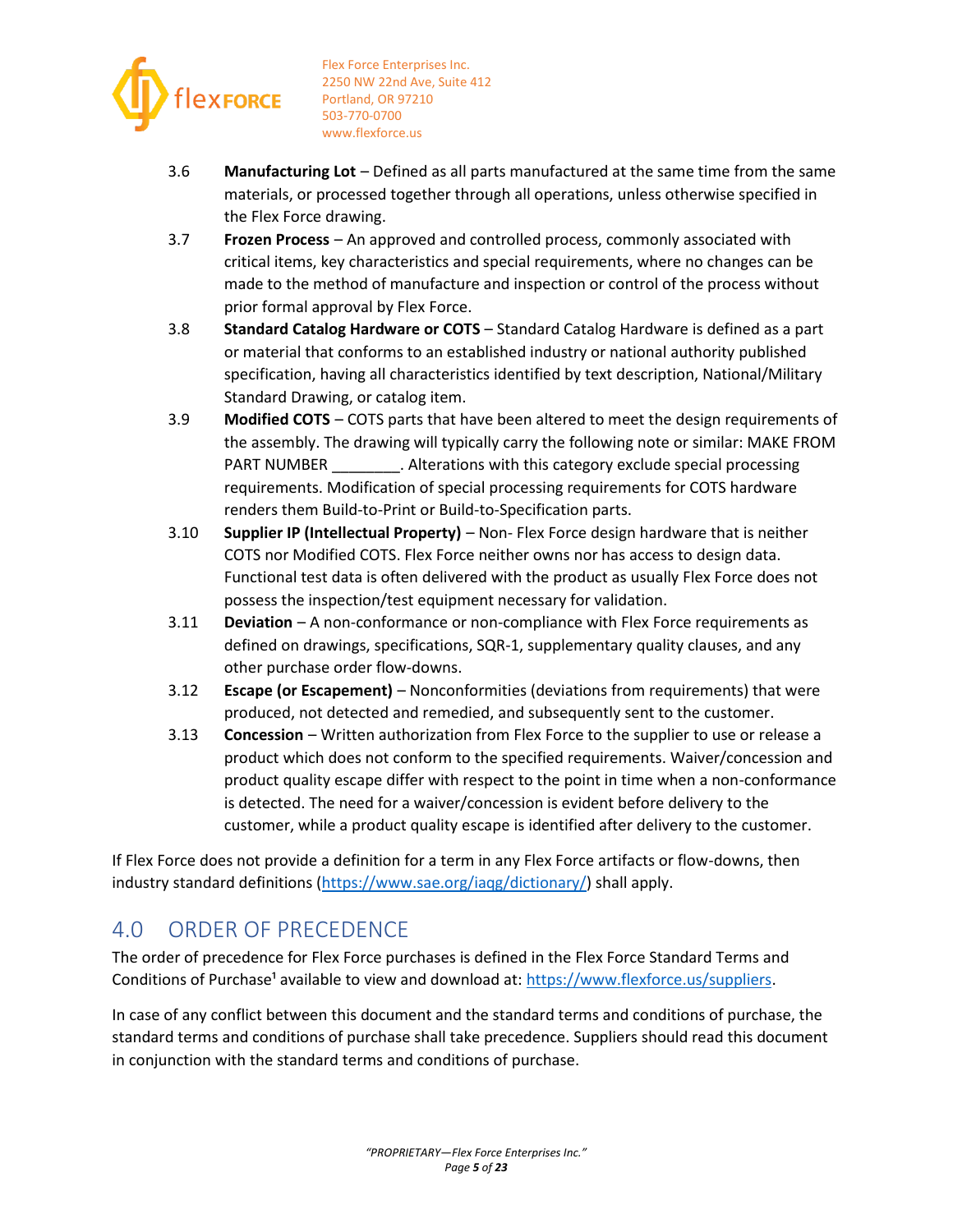

*NOTE 1: Generally, the purchase order cannot change design data, i.e. data on drawings, specifications, standards. If a Flex Force purchase order flow-down contradicts or appears to invalidate design data, the supplier shall request clarification from Flex Force.* 

# <span id="page-5-0"></span>5.0 REFERENCES

The following international standards are important references for the structure and content of the requirements stipulated in this document.

- BS/EN/ISO 9001:2015 (Quality Management System Requirements)
- AS/EN/JISQ 9100:2016 (QMS Requirements for Aviation, Space and Defense Organizations)
- AS/EN/SJAC 9110:2016 (QMS Requirements for Aviation Maintenance Organizations)
- AS/EN/JISQ 9120:2016 (QMS Requirements for Aviation, Space and Defense Distributors)
- AS/EN/SJAC 9145:2016 (Requirements for APQP and Production Part Approval Process)
- AS/EN/SJAC 9146:2017 (Foreign Object Damage (FOD) Prevention Program)
- AS/EN/SJAC 9102 (Aerospace First Article Inspection Requirements)
- AS/EN/SJAC 9138 (Quality Management Systems Statistical Product Acceptance Requirements)
- AS13000 (Problem Solving Requirements for Suppliers)
- AS13002 (Requirements for Developing and Qualifying Alternate Inspection Frequency Plans)
- AS13003 (Measurement Systems Analysis Requirements for the Aero Engine Supply Chain)
- AS13004 (Process Failure Mode and Effects Analysis (PFMEA) and Control Plan)
- AS13006 (Process Control Methods)
- ARP5316 (Storage of Elastomer Seals and Seal Assemblies ….)
- ANSI /ESD S20.20 (Protection of Electrical and Electronic Parts, Assemblies and Equipment)
- BS EN 100015-1 (Protection of electrostatic sensitive devices)
- MIL-STD-1686 (Electrostatic Discharge Control Program for Protection of Electrical ...)

To access these standards:

[www.iso.org/standards.html](http://www.iso.org/standards.html) [www.ansi.org](http://www.ansi.org/) [www.sae.org/iaqg/publications/standards.htm](http://www.sae.org/iaqg/publications/standards.htm)  [aesq.sae-itc.com/content/aesq-standards](https://aesq.sae-itc.com/content/aesq-standards)  [www.bsigroup.com](http://www.bsigroup.com/) [quicksearch.dla.mil](http://quicksearch.dla.mil/) [www.sae.org/standards/](http://www.sae.org/standards/)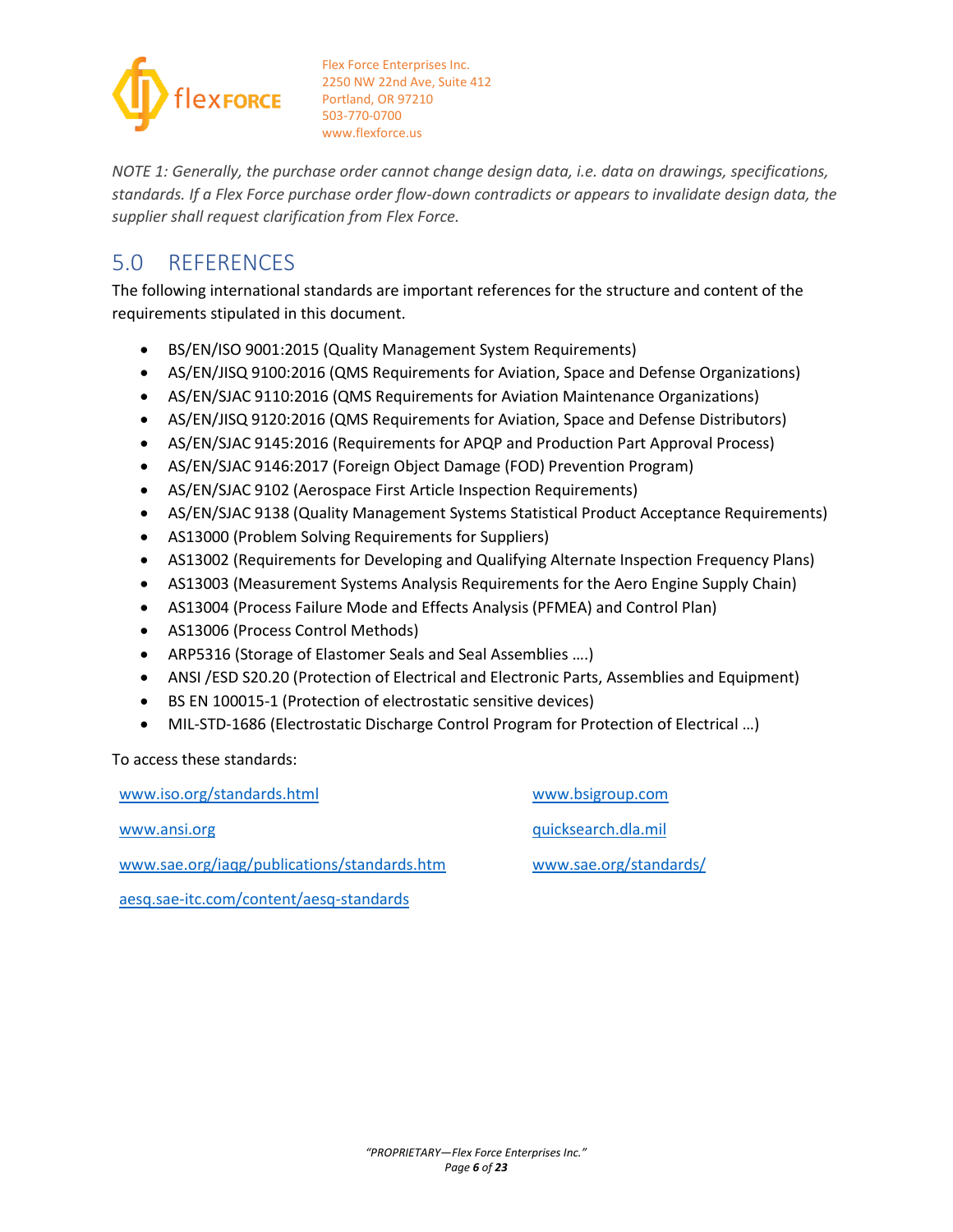

<span id="page-6-0"></span>GENERAL QUALITY MANAGEMENT SYSTEM REQUIREMENTS

## <span id="page-6-1"></span>6.0 Quality Management System

#### <span id="page-6-2"></span>6.1 Quality Management System Certification and Approval

The supplier shall:

Establish a documented quality management system (QMS) that addresses Flex Force and applicable statutory / regulatory requirements.

Work only within the scope of their QMS certification and/or the scope of the approval as communicated by the relevant Flex Force operating group or business unit.

Vendor or Supplier QMS requirements:

- ISO9001 or AS/EN/JISQ 9100 compliant processes (minimum, required)
- ISO9001 or AS/EN/JISQ 9100 registered processes (desired)

#### <span id="page-6-3"></span>6.2 Control of Flex Force Documents

*Except a) below, this section does not apply to suppliers of COTS, Modified COTS, or Supplier Intellectual Property.* 

The supplier shall:

- a. Comply with the current revision<sup>1</sup> of Flex Force documents / specifications referenced on the product definition or Flex Force purchase order / contract.
- b. Take appropriate action when Flex Force document changes cannot be implemented prior to the shipment of the product.
- c. Flow down Flex Force documents / specification to sub-tier suppliers (when applicable). Suppliers, including dealers and distributors, are responsible for ensuring that the applicable requirements of the purchase order are imposed on lower tier procurements for raw material, components or process services being used in the manufacture of products or services being provided.
- d. Ensure that when Flex Force documents are translated into a supplier's national language, the translation is performed by a competent translator prior to use.

*NOTE 1: For all Military, Federal, Industry or Flex Force customer specifications and standards, unless specified on the contract or purchase order, the supplier may use either the latest specification or the specification in effect at the time of the PO. Raw material is excluded as older versions of raw material specifications are backwards compatible. Flex Force reserves the right to request a different revision of any specification, which would be specified on the purchase order.* 

#### <span id="page-6-4"></span>6.3 Control of Flex Force Records

*This section does not apply to suppliers of COTS or Modified COTS.* 

The supplier shall control records<sup>1</sup> related to Flex Force product in a manner that will allow the recovery of a readable version of any records (including electronic records) by ensuring that: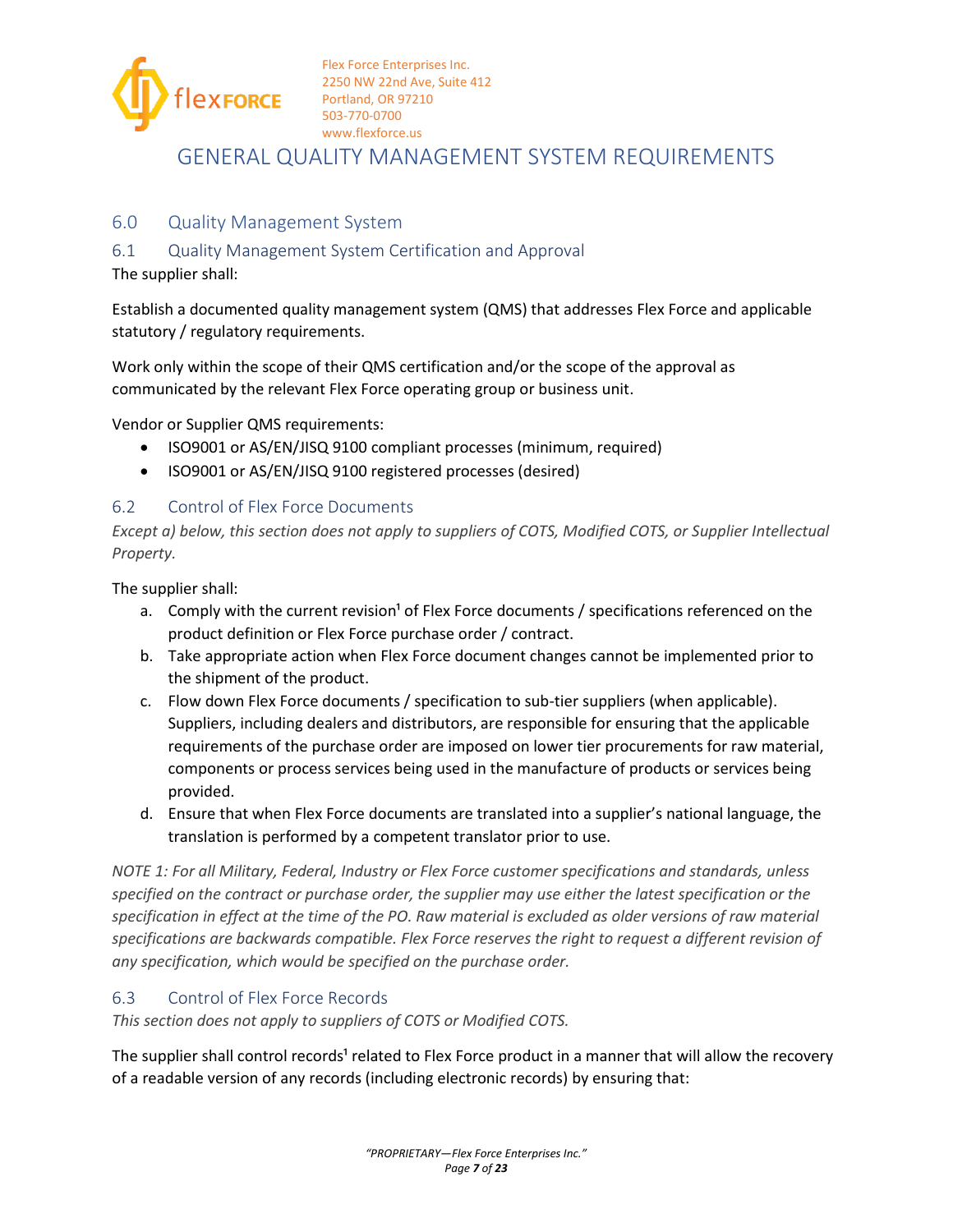

- a. Records are retrievable upon request within 48hrs and provided to Flex Force at no extra charge.
- b. Documents / records requiring authorization by and/or submission to Flex Force shall be written in the English language.
- c. Records created by and/or retained by sub-tier suppliers are appropriately controlled in accordance with these requirements.
- d. Hand-written amendments to records shall be dated and signed in ink with the original information being legible after the change.
- e. Records shall be appropriately identified and managed in accordance with customer, regulatory and company defined requirements.
- f. Storage, usage and disposal of records is performed in a manner appropriate to their security classification and protected from unauthorized access and fraudulent use².
- g. Storage facilities shall provide environmental conditions to prevent deterioration or damage and to prevent loss.
- h. Retain quality records for minimum of (15) years from the date of shipment, unless a longer period is specified, and consult with Flex Force prior to document disposal or record destruction.

*NOTE 1: Records include but are not limited to: Approved Certificates of Conformity, Test Reports, Raw Material Certifications, Special Process Certifications, First Article Inspection Reports (FAIR), Route Cards/Travelers, and Calibration Records.* 

*NOTE 2: The nature of the information in the records, as well as its format, dictates the method by which they shall be destroyed. When records contain sensitive information (such as design detail, proprietary info, ITAR restricted info, etc.), they shall be disposed by irreversible destruction methods such as shredding, or "erasure"/reformatting for electronic/magnetic media.* 

## <span id="page-7-0"></span>6.4 Communication with Flex Force

The supplier shall:

- a. Notify Flex Force of any significant organization changes, key management changes, certification status changes, or other business risks [\(8.4\)](#page-9-2).
- b. Notify and/or requesting Flex Force approval for work transfers and process changes [\(9.13\)](#page-17-0).
- c. Notify Flex Force of a product quality escape [\(9.15\)](#page-19-0).
- d. Notify and/or requesting Flex Force approval/concession for any deviation from requirements, including various process restrictions [\(9.3\)](#page-11-1)).
- e. Request Flex Force approval for any concession from requirements for manufactured nonconforming hardware [\(9.16\)](#page-20-0).

## <span id="page-7-1"></span>7.0 MANAGEMENT RESPONSIBILITY

## <span id="page-7-2"></span>7.1 Management Commitment

- a. Provide and maintain the resources required to comply with Flex Force purchase order requirements.
- b. Focus on customer satisfaction with an emphasis on defect prevention, on-time delivery, continuous improvement, and ongoing risk management.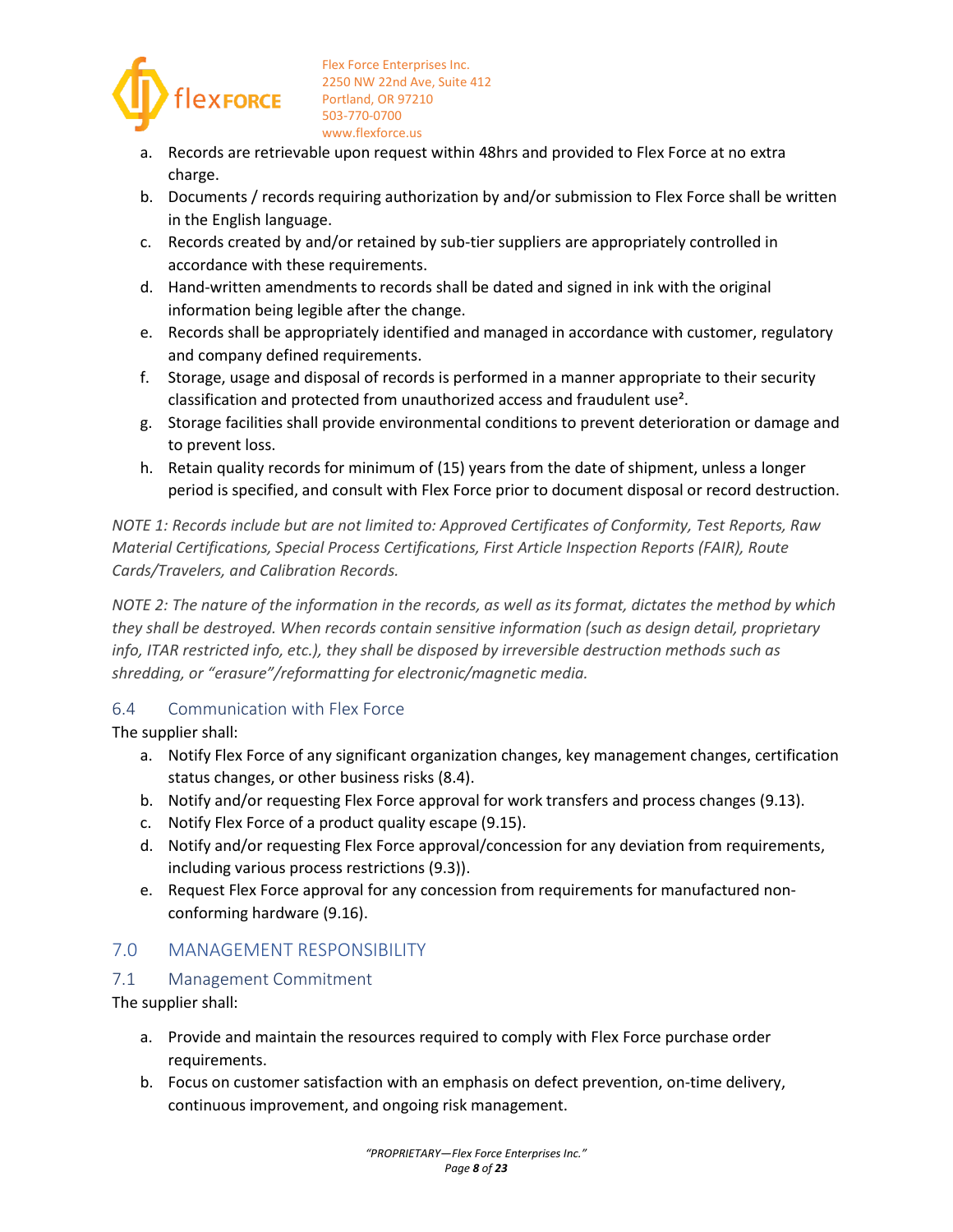

Establish a quality policy and quality objectives for the organization and ensure that quality planning and management reviews effectively consider how the organization is meeting customer requirements.

#### <span id="page-8-0"></span>7.2 Responsibility, Authority and Communication

*This section does not apply to suppliers of COTS or Modified COTS.* 

The supplier shall:

- a. Communicate to employees and sub-tier suppliers the impact of their work on product safety and conformity, and the importance of ethical behavior<sup>1</sup>.
- b. Ensure that within their organization and at subcontractors / sub-tiers, the use of Acceptance Authority Media² (AAM) for product release is clearly defined within the Quality Management System.
	- i. Suppliers shall maintain compliance to AAM requirements by assessing its process and supply chain as part of its internal audit activities, including but not limited to: application errors, untimely use, misrepresentation, and training deficiencies.
	- ii. Communication shall reinforce the importance of ethical behavior in daily activities. The use of AAM must be considered as a personal warranty of compliance and conformity.
	- iii. Suppliers shall, upon Flex Force request, be able to demonstrate evidence of communication to their employees and their supply chain.
- c. Define the personnel responsible for product quality (across all sites and production shifts) and ensure that they have the following:
	- i. Authority to stop production to correct quality problems.
	- ii. Organizational freedom and access to top management to resolve quality issues.
- d. Establish a procedure, work instruction or equivalent for task / shift handovers and general role changes that ensures that all necessary information is communicated (verbally and in written form) between outgoing and incoming personnel.

*NOTE 1: Products and services provided by Flex Force are typically used in mission critical applications where supplier product conformity can have an impact on the safety and well-being of people. Suppliers are required to communicate this to their employees and to their sub-suppliers to ensure the appropriate level of action and control.* 

*NOTE 2: Acceptance Authority Media are the means defined by the organization to document the status of outputs with respect to but not limited to conformity, configuration, monitoring and measurement requirements and identification throughout the product life cycle. Media include inspection stamps, electronic signatures, passwords, wet signatures and any other means identified by the QMS.* 

Reference: [https://www.sae.org/aaqg/audit\\_information/2017/minn/acceptance\\_authority.pdf](https://www.sae.org/aaqg/audit_information/2017/minn/acceptance_authority.pdf)

## <span id="page-8-1"></span>8.0 RESOURCE MANAGEMENT

<span id="page-8-2"></span>8.1 Training and Competence

*This section does not apply to suppliers of COTS or Modified COTS.*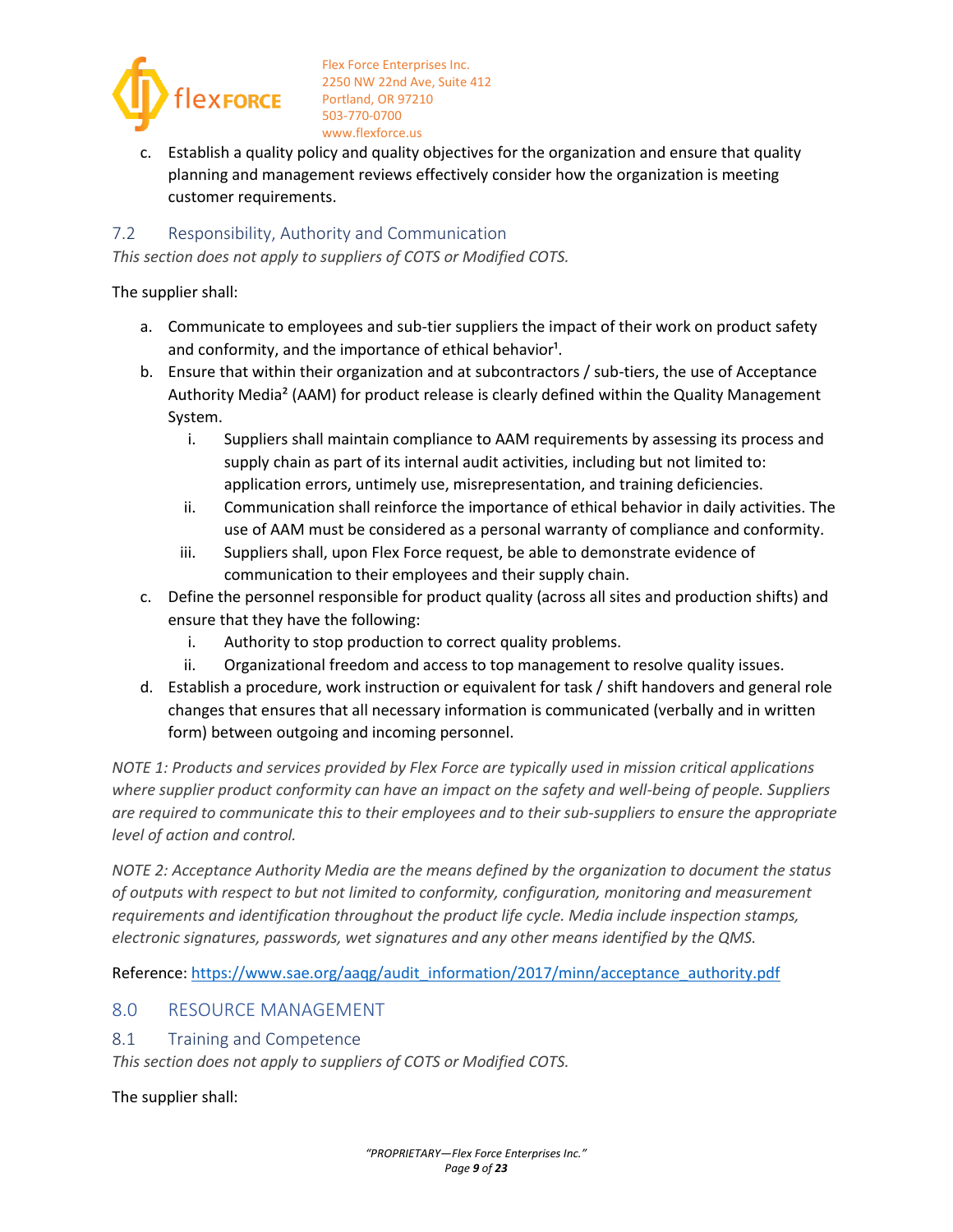

- a. Establish a documented procedure for identifying training needs, achievement, and review of competence of all personnel performing work directly or indirectly impacting conformity to product or production process requirements.
- b. Create role profiles / accountabilities and provide on-the-job training for personnel performing work directly or indirectly impacting conformity to product or production process requirements, including any new or modified jobs, contract, or agency personnel.
- c. Establish a business skills matrix to identify training requirements as well as identifying areas for succession planning and risk management / treatment to maintain continuity of supply.
- d. Maintain records of training and competence for the period that the relevant employee remains within the supplier's organization.

#### <span id="page-9-0"></span>8.2 Cleanliness of Workplace

*This section does not apply to suppliers of COTS or Modified COTS.* 

The supplier shall maintain its workplace in a state of order, cleanliness and repair consistent with the product and production process needs<sup>1</sup>.

*NOTE 1: Tools such as 5S and Visual Management should be used for workplace organization improvement..* 

#### <span id="page-9-1"></span>8.3 Vision Standards

- *This section does not apply to suppliers of COTS or Modified COTS.*
- *These requirements are applicable to all personnel conducting product verification / inspection that requires unaided visual acuity.*

The supplier shall:

- a. Perform eye tests every 2 years for employees performing inspection activities on Flex Force hardware. Corrected visual acuity shall be, at a minimum, Snellen 20/40, Jaeger 1 or equivalent with depth perception.
- b. Perform a (one time per person only) color perception test to ensure that personnel are capable of distinguishing and differentiating colors where color perception is required for product verification / inspection activities.
- c. Ensure that supplier employees failing eye tests do not perform acceptance of Flex Force hardware.
- d. Maintain records for vision standards for the period that the relevant employee remains within the supplier's organization.

#### <span id="page-9-2"></span>8.4 Business Continuity and Risk Management

*This section does not apply to suppliers of COTS or Modified COTS.* 

- a. Establish business continuity plans that identify, analyze, evaluate and / or mitigate risk related to business continuity that includes (but is not limited to) the following:
	- i. Product, facility or individual skill uniqueness.
	- ii. Access to alternative production facilities.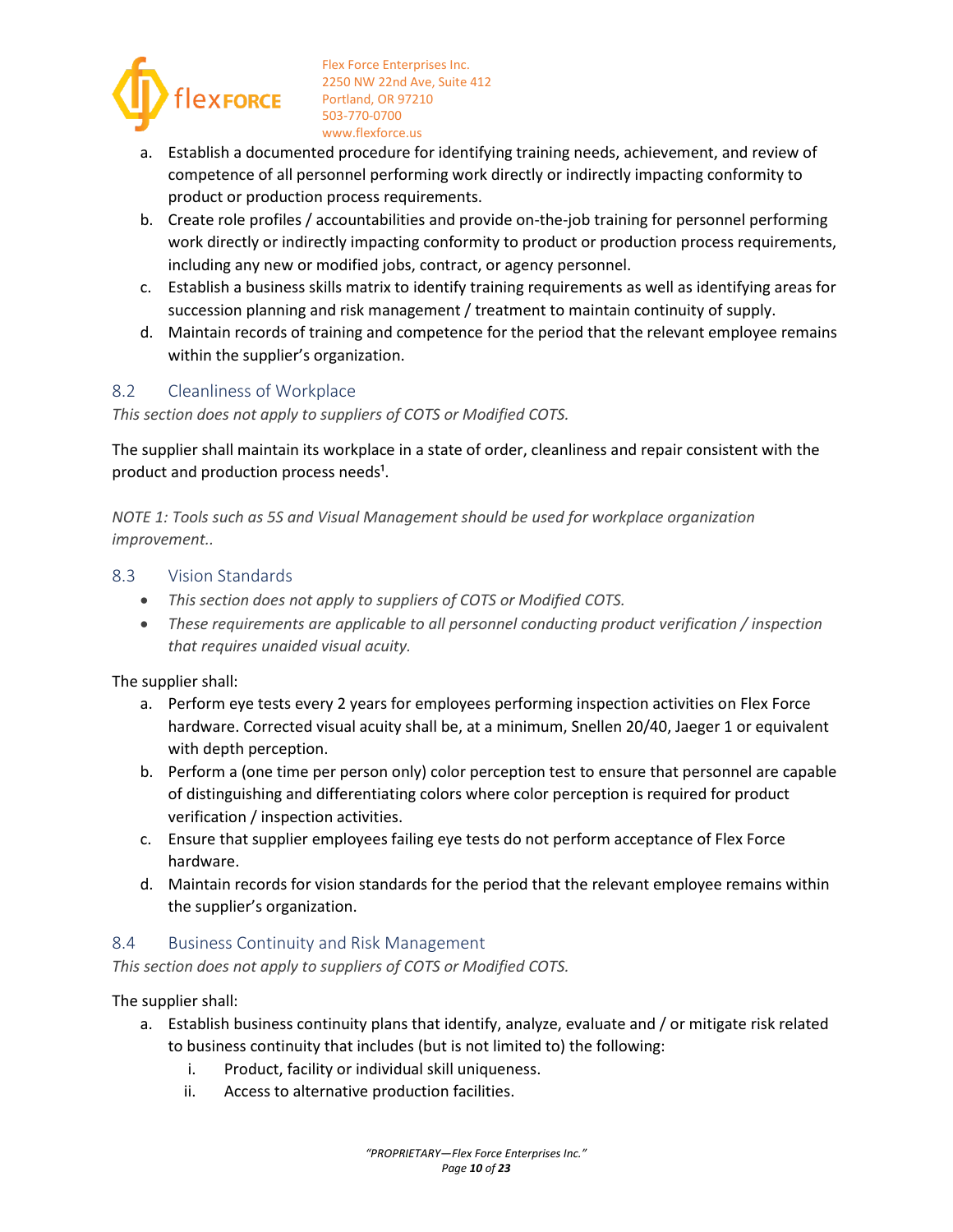

- iii. Single points of failure (including sub-tier suppliers) or key process.
- iv. Remote back-up of computer data, access to information systems.
- v. Action plans and timescales for business recovery.
- vi. Contacts, process owners and procedures to follow in the event of an emergency.  $\triangleright$  A strategy to control, review and communicate plans to all relevant personnel.
- b. Inform their Flex Force purchasing contact<sup>1</sup> within five (5) working days regarding the following:
	- i. Changes to third party or other party certification status, including lapse, withdrawal, or major audit findings.
	- ii. Change of the nominated quality representative.
	- iii. Significant change to the quality management system.
	- iv. Change in ownership or discontinuation of business activities.
	- v. Risks that could impact upon the continuity of the supplier's business / operations.
	- vi. Risks with the supply of substances used in the production or physical make-up of products, due to laws and regulations concerning the control or use of such substances that may be published from time to time.
- c. Submit risk register and contingency plans to Flex Force upon request.

*NOTE 1: Notifications shall be submitted to Flex Force in accordance with the requirements stipulated in [6.4.](#page-7-0)* 

#### <span id="page-10-0"></span>9.0 OPERATIONAL MANAGEMENT

#### <span id="page-10-1"></span>9.1 Critical Items; Assurance of Product Safety and Integrity

- a. Ensure personnel are aware of critical items incorporated into a Flex Force product and the potential consequences of delivering product that does not conform to requirements.
- b. Specify, as applicable, any critical items during purchasing / subcontracting, product design and development, and production design and development, including any key characteristics, and specific actions to be taken for these items.
- c. Abide by the following key process restrictions/requirements, which apply unless otherwise directed by the drawing or Flex Force purchase order:
	- i. **Glass Beads** are prohibited from use in processing or manufacturing of parts related to Flex Force Purchase Orders unless allowed by a specific note on the Flex Force drawing. Requests for exemption/deviation shall be submitted to Flex Force for approval (A4.16) for each specific part number. Suppliers using glass beads in their normal processing are required to have an effective method of segregation to prevent contamination of Flex Force hardware.
	- ii. **Life-limited items** such as adhesives, compounds and elastomerics, shall have 75% or greater storage life remaining upon receipt at Flex Force. The supplier shall identify on the shipped paperwork the manufacturers name, compound trade name, batch number, cure date, expiry date, specific gravity range and QPL approval status, as applicable, by Flex Force print for each lot received.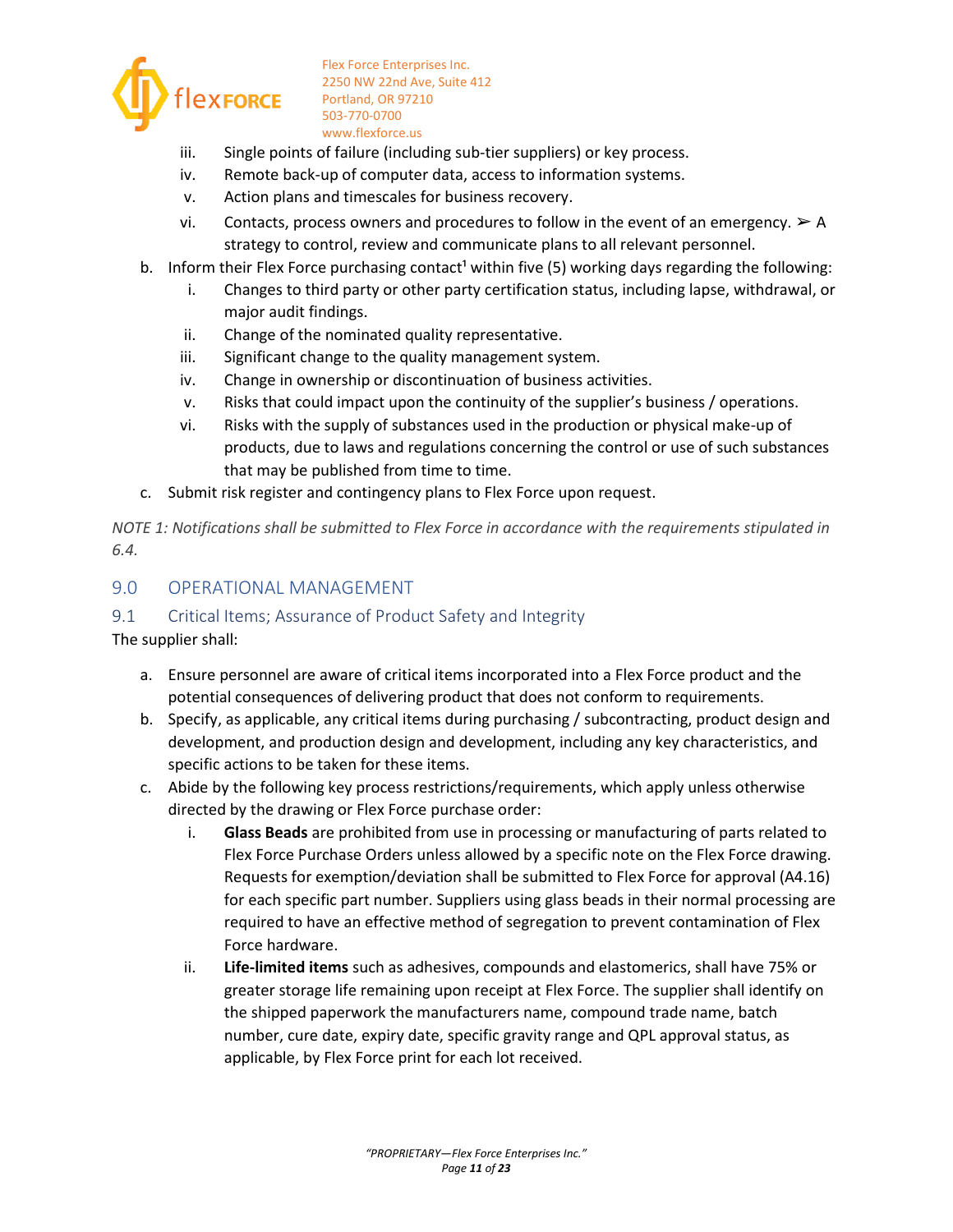

- iii. **Electronic Components** (i.e. transistors, integrated circuits, connectors, etc.) ordered to military specifications must have the component manufacturer and lot / date code for each component identified on the shipping paperwork.
- iv. **Electrical Discharge Machining** (EDM) is not permitted for manufacture of parts related to all Flex Force purchase orders unless allowed by specific note on the Flex Force drawing, or via an explicit written authorization subsequent to a formal approval by Flex Force Engineering. The approved data card will then constitute a frozen process, and any proposed changes must also be approved. Requests for exemption/deviation of this requirement shall be submitted to Flex Force for each specific part number/feature.
- v. **Electrostatic Discharge Protection** Devices designated by the drawing as static sensitive, or otherwise applying static sensitive technology, must be properly handled, packaged, and labeled in conformance with ANSI /ESD S20.20 [\(http://www.ansi.org\)](http://www.ansi.org/), BS EN 100015-1 [\(http://www.bsigroup.com\)](http://www.bsigroup.com/) or MIL-STD-1686 [\(http://quicksearch.dla.mil\)](http://quicksearch.dla.mil/).
- d. Assume full responsibility for conformance of all product shipped to Flex Force<sup>1</sup>.

*NOTE 1: Acceptance by Flex Force of supplier product shall not be used as evidence of effective control of quality by the supplier and shall not absolve the supplier of responsibility to furnish acceptable products or preclude subsequent rejection by Flex Force customers.* 

#### <span id="page-11-0"></span>9.2 Counterfeit Parts Prevention

*This section does not apply to suppliers of castings and forgings.* 

The supplier shall:

- a. Establish a program in place to prevent the delivery of counterfeit parts and materials to Flex Force. All parts, materials and assemblies (electrical, mechanical, raw material) included in the hardware delivered to Flex Force shall be procured directly from the Original Component Manufacturer (OCM) / Original Equipment Manufacturer (OEMs), or from the OCM/OEM authorized-distributor<sup>1</sup>. If it is determined in a specific instance that this is not possible, a deviation/concession request [\(9.16\)](#page-20-0) shall be submitted to Flex Force within (5) working days of this determination.
- b. Communicate (flow down) this requirement to subcontractors / sub-tier suppliers and assure their compliance to it.

*NOTE 1: Further guidance on counterfeit parts avoidance can be found in SAE documents AS5553 (Electronics) and AS6174 (Material) (http://www.sae.org).* 

#### <span id="page-11-1"></span>9.3 Contract Review

- a. Conduct contract and purchase order reviews for all purchase orders, by personnel having the relevant knowledge and experience.
- b. Ensure the capability, capacity and resources are available to meet all Flex Force requirements.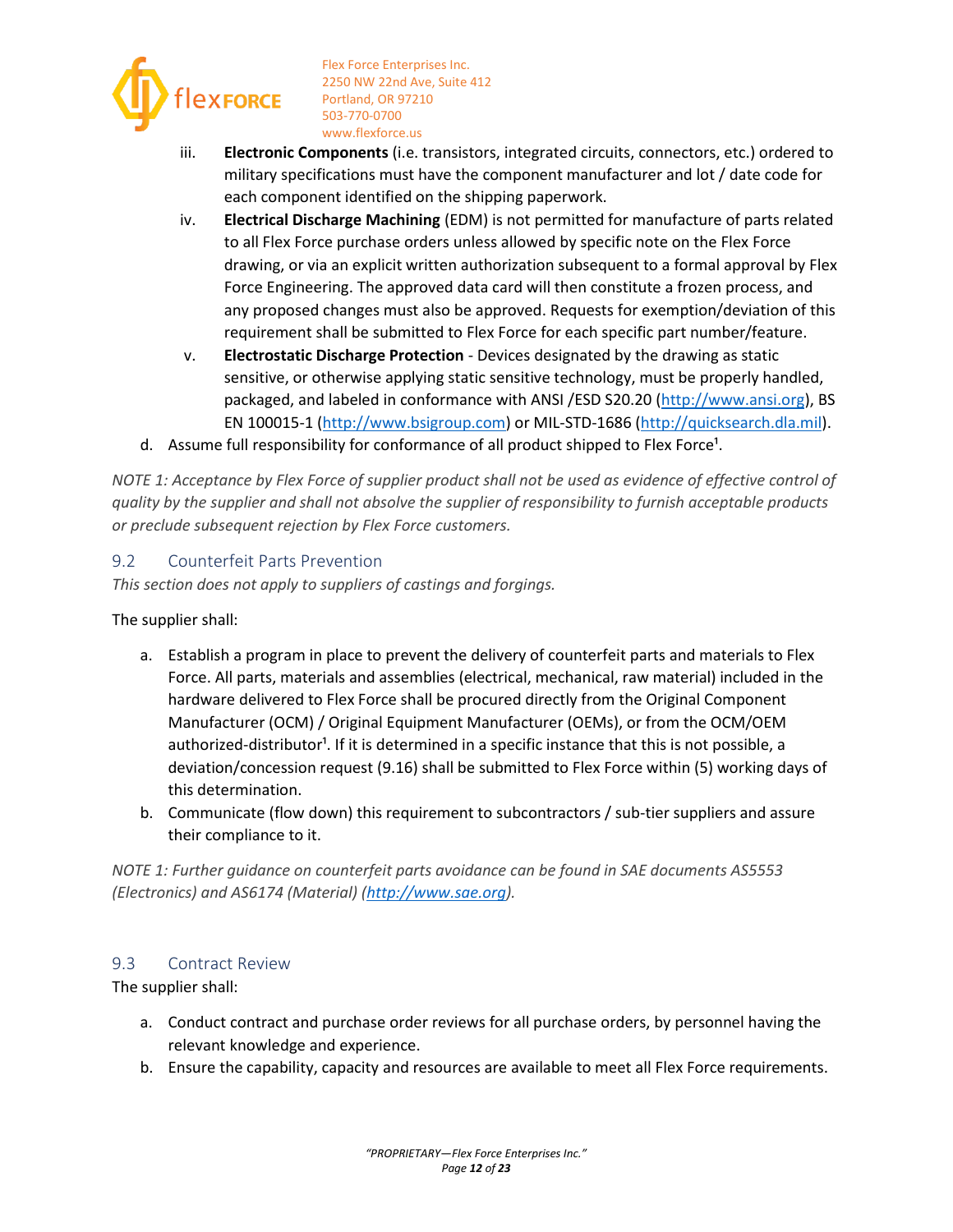

- c. Review the requirements of drawings, specifications, this document, packaging requirements, general terms and conditions, and all other flowdowns referenced on the Flex Force purchase order $12$ .
- d. Retain documented information on the result of the reviews and notify the Flex Force purchasing contact of any instances where Flex Force requirements cannot be met prior to production<sup>23</sup>.

*NOTE 1: Suppliers on Vendor Schedule Purchase Orders (indicated on the Flex Force PO) shall follow a formal documented method to ensure they are working to the latest version of all flow-downs and that they remain in compliance with Flex Force requirements. Part number mismatches are communicated to suppliers via a vendor schedule report. For non-vendor schedule POs (discrete POs) suppliers are required to work to the latest revision of all flow-downs (refer to [6.2\)](#page-6-3). Suppliers with Long Term Agreements (LTAs) shall also review compliance to requirements for discrete and vendor schedule POs.*

*NOTE 2: All requests for clarification, waiver or change of any Flex Force requirement shall be submitted in writing to Flex Force, and suppliers must not commence manufacturing of parts for Flex Force orders until the supplier has received a response from Flex Force.* 

*NOTE 3: Suppliers may accept purchase orders but shall not produce parts based on "red-line" drawings unless authorized by Flex Force executive management. Suppliers must contact their Flex Force buyer for assistance for any questions or conflicts.* 

### <span id="page-12-0"></span>9.4 Purchasing / Sub-Contracting

- This section does not apply to suppliers of COTS or Modified COTS<sup>1</sup>.
- *Supplier IP is also exempted, except b) applies when Flex Force defines the processing requirements.*

- a. Only purchase from / subcontract to a Flex Force approved source, unless purchasing the following:
	- i. Conventional machining<sup>2</sup> operations (excluding final product verification/release).
	- ii. Castings or forgings.
	- iii. Conventional rough machining on castings and forgings.
	- iv. Raw material from a material stockist / distributor<sup>3</sup>.
	- v. Purchased standard catalog hardware (COTS).
	- vi. Customer specified special processing (see b) below).
	- vii. Products or services from a Flex Force end-customer directed source.
- b. Only purchase from approved source for special processing<sup>4</sup>.
	- i. When processing requirements are defined by Flex Force (e.g. ASTM E1417) or by Flex Force's end-customer (e.g. BAC 5728), processors must be approved for the process specification by Flex Force (for Flex Force defined requirements) or by the end-customer (for customer defined requirements). The use of a Flex Force or end-customer approved sub-tier does not relieve the supplier from responsibility to furnish acceptable products.
	- ii. When Flex Force's customer's specifications are called out in the drawings (e.g. BAC spec, Lockheed spec, etc.), supplier shall use processors that are currently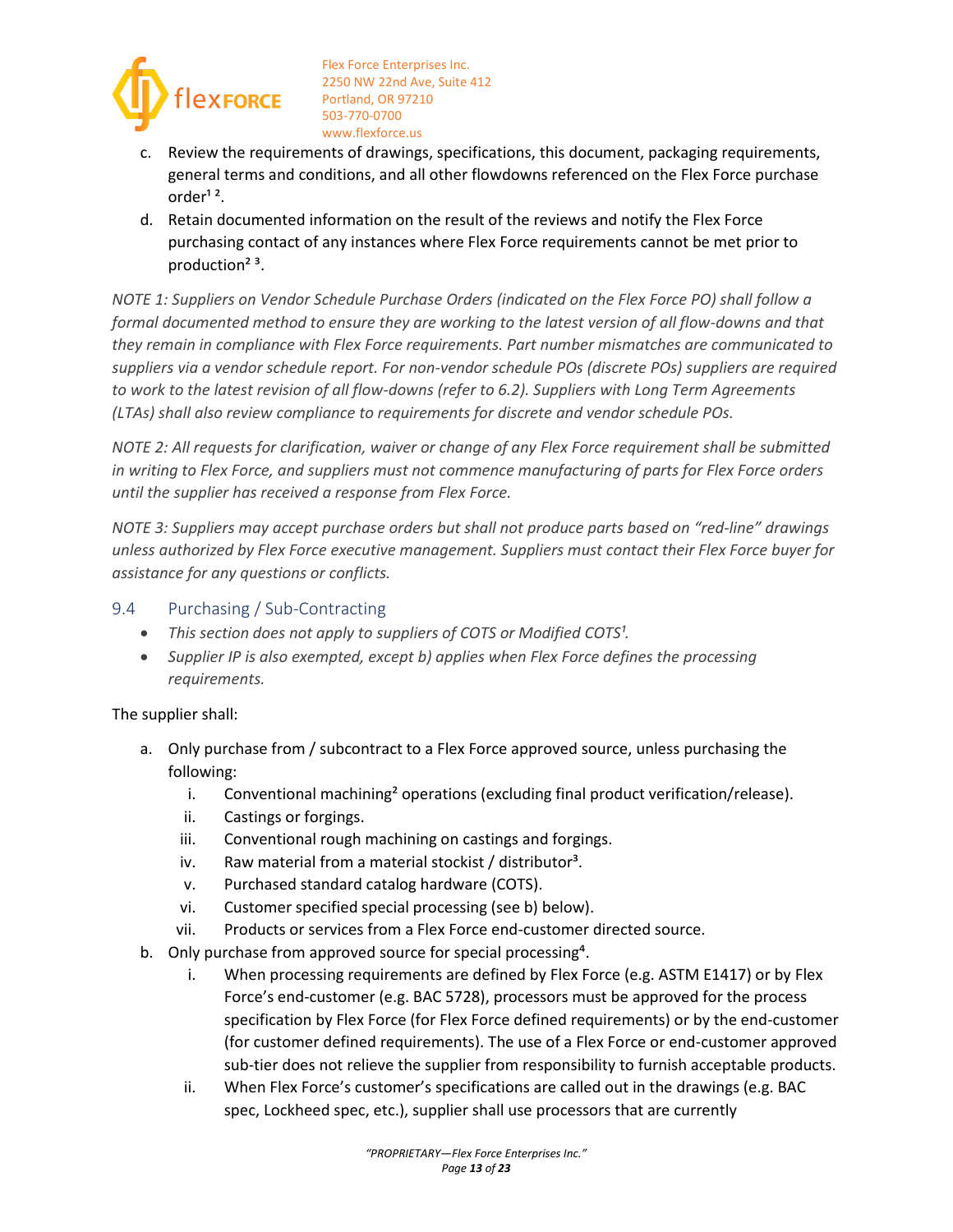

approved/certified by the end-customer for the process specification and, in that case, the processor need not also be Flex Force approved.

- iii. Suppliers shall establish and follow a formal documented process to verify, during contract review and prior to processing the parts, that either they or their chosen subtier are an approved processor for the Flex Force or end customer specification. When requested by Flex Force, suppliers must be able to furnish objective evidence (e.g. internal production records, certifications from sub-tiers) that the process has been followed, and that parts have been processed by approved suppliers according to defined process specifications.
- c. Ensure that all purchasing information / documentation:
	- i. Accurately specifies the supplier's requirements and Flex Force's requirements, including the requirements of this document, and is flowed down to subcontractors / sub-tier suppliers.
	- ii. Specifies the supporting documentation to be provided with the purchased product on receipt that states the product meets specified purchase requirements.
- d. Ensure that final product verification of contracted parts before shipment to Flex Force is not delegated to sub-tiers unless formally approved by a Flex Force quality representative.
- e. Maintain records of purchasing / subcontracting.

*NOTE 1: Allowable alterations within the Modified COTS category exclude special processes. If special processing requirements for COTS parts are modified, they are deemed Build-to-Print or Build-to Specification parts.* 

*NOTE 2: Conventional machining operations involve direct contact between tool and workpiece (e.g. turning, milling, grinding etc.), whereas unconventional machining does not (e.g. EDM, ECM).* 

*NOTE 3: Traceability to the raw material manufacturer is required.* 

*NOTE 4: The following are considered special processing, as a minimum: Heat treatment, Plating operations, Chemical processing, Chemical cleaning, Nondestructive Testing, Welding/Brazing, Shot Peening, Ion Vapor Deposition (IVD), High Velocity Oxygen Fuel (HVOF), other specialty coatings.* 

*Suppliers need not be Flex Force approved for in-process stress relief when parts are subsequently heat treated to a final condition. The supplier must adequately control pyrometry and select temperatures and cycle durations that will not be detrimental to fit, form, or function.* 

*Suppliers of nameplates using photosensitized aluminum material are deemed compliant with MIL-A8625 Anodic Coatings for Aluminum and Aluminum Alloys and are therefore exempt from the requirement to use a Flex Force approved processor to comply with this specification.* 

#### <span id="page-13-0"></span>9.5 Receipt Inspection / Verification of Purchased Product

The supplier shall:

a. Have a receipt inspection process to verify that purchased product meets the supplier's requirements, which shall include Flex Force's requirements.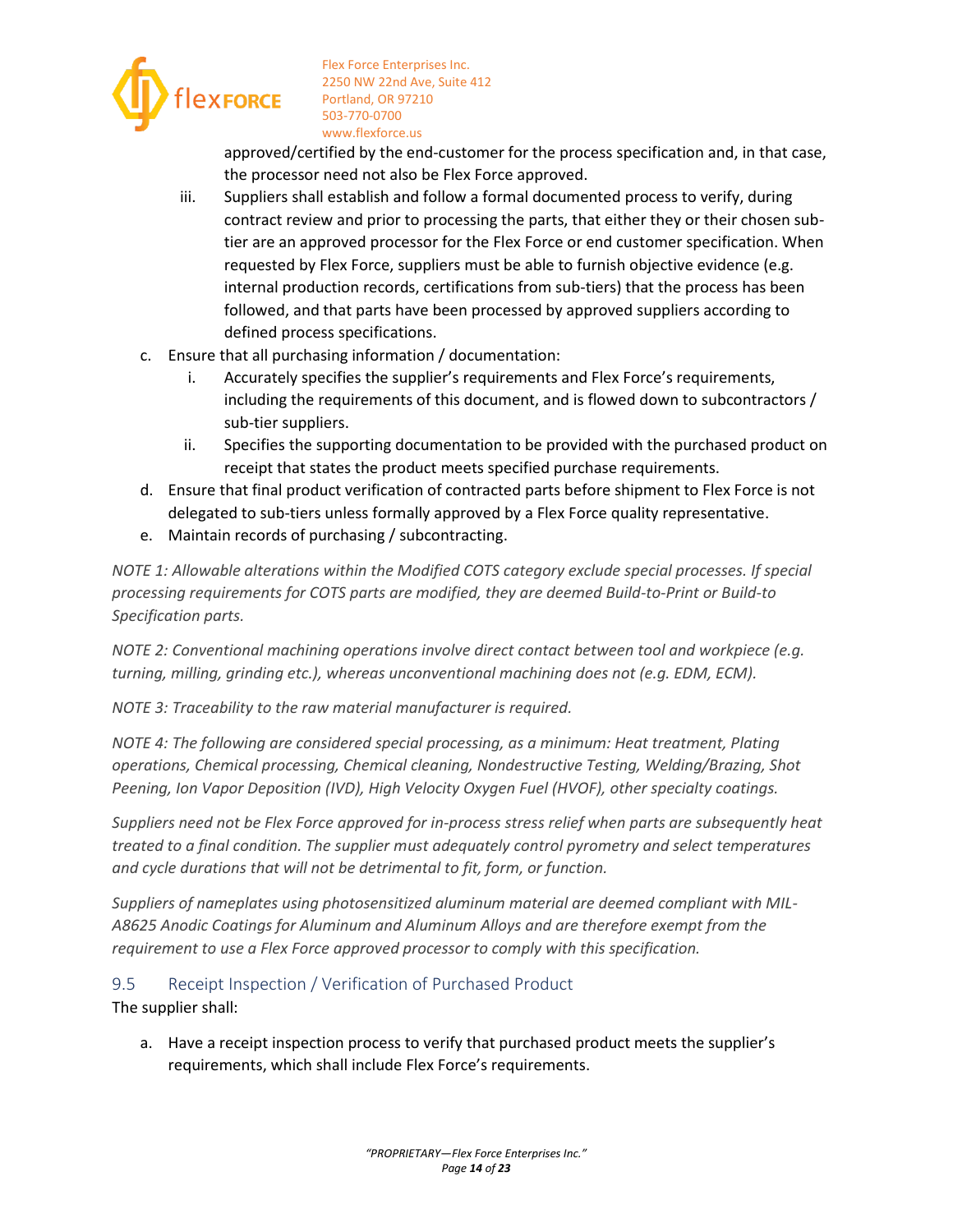

- b. Ensure that required documentation has been provided with the purchased product that states the product meets specified purchase requirements [\(9.14\)](#page-18-0).
- c. Maintain records of receipt inspection and supporting documentation per the requirements of [6.3.](#page-6-4)

#### <span id="page-14-0"></span>9.6 Subcontractor / Sub-tier Supplier Monitoring

*This section does not apply to suppliers of COTS or Modified COTS.* 

The supplier shall:

- a. Monitor subcontractor / sub-tier supplier performance through the following indicators:
	- i. Delivered product quality.
	- ii. Customer disruptions / customer returns.
	- iii. Delivery schedule performance.
- b. Conduct load and capacity reviews with key subcontractors / sub-tier suppliers annually or following significant load increases.
- c. Take appropriate corrective action with poorly performing subcontractors / sub-tier suppliers.
- d. Maintain records of subcontractor / sub-tier supplier monitoring.

#### <span id="page-14-1"></span>9.7 Manufacturing Process Control

*This section does not apply to suppliers of COTS or Modified COTS.*

- a. Maintain a traveler, router, process flow sheet or equivalent control mechanism that directs procedures for the control of quality and configuration through all stages of production.
- b. Develop inspection procedures and control plans, and maintain records of inspection that include evidence of inspection for all features (e.g. first article inspection, acceptance test data) of products / processes supplied to Flex Force, showing the product has been inspected and/or tested during all stages of manufacturing, identifying the name of the individual (i.e. with stamps, etc.) who certified the results, and where applicable include the results of the inspections and tests.
- c. Ensure that 100% of all features on all parts produced are in accordance with the Flex Force requirements. This shall be accomplished by the following minimum requirements:
	- i. Understand and reduce variation within processes, by using SPC and control-charting techniques and/or appropriate inspection<sup>1</sup>. Suppliers using sample (incl. Flex Force approved) inspection plans remain responsible for all attributes on the part/assembly.
	- ii. In-process inspection shall occur throughout processing of a manufacturing lot.
	- iii. The method of inspection shall be suitable and capable<sup>2</sup> for each type of feature or inspection being performed. For example, measurement instruments should have 10 times the resolution of the tolerance being measured.
	- iv. Parts shall be 100% visually inspected for loose or hanging burrs, machining chips, handling damage, and FOD (Foreign Object Debris) prior to shipment.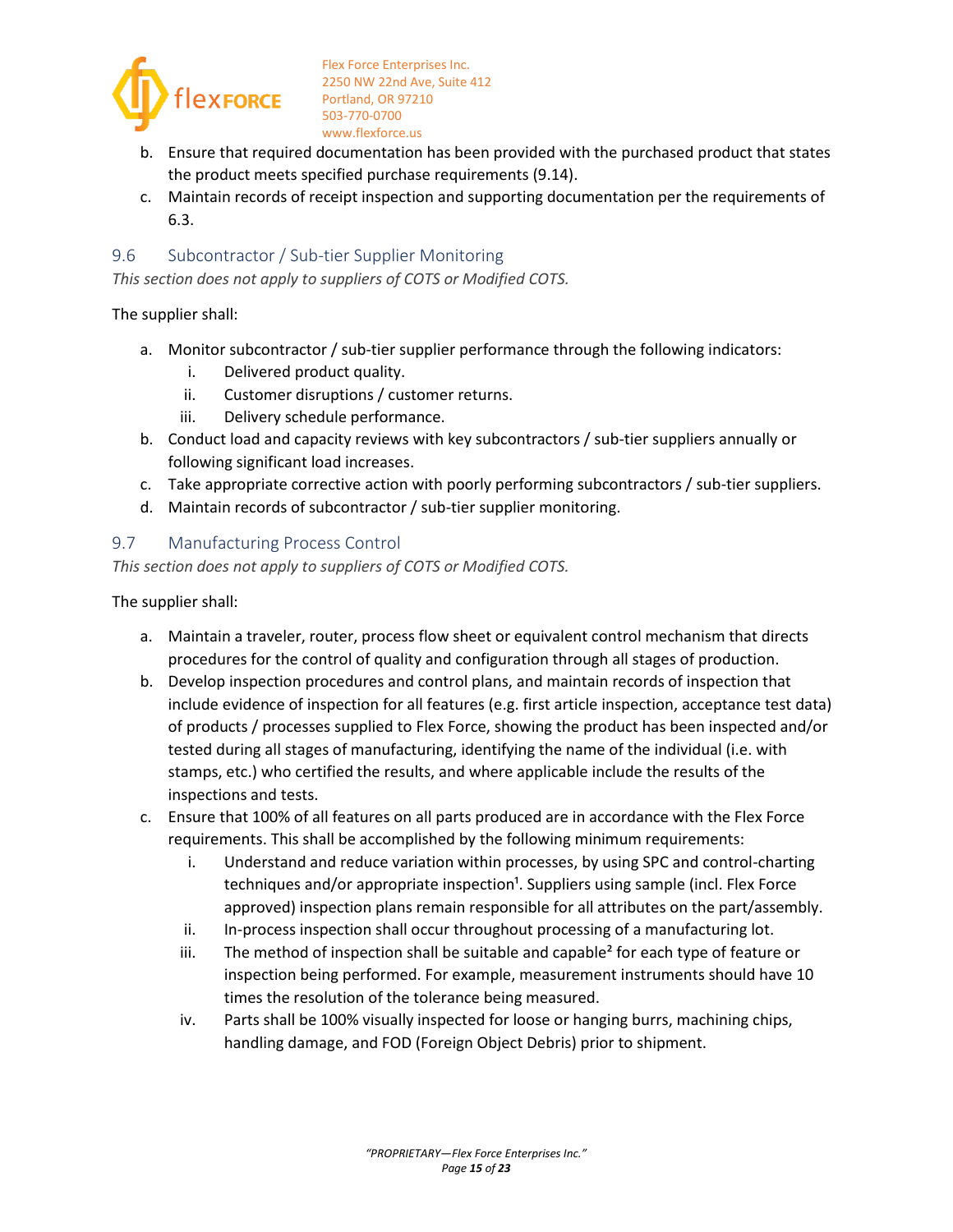

- v. Suppliers shall buy thread/spline gauges from commercial manufacturers (commensurate to the tolerance of the part) and shall not use internally manufactured gauges.
- d. Ensure that calibration of measuring and test equipment used for product acceptance is performed and is traceable to established international or national measurement standards (e.g., BSI, NIST, UKAS, etc.). Procedures for periodic calibration, certification, maintenance of tools and equipment, and an action plan, should measuring and/or test equipment be found to be out of calibration, shall be established and followed. The action plan shall contain, as a minimum, item identification (model, manufacturer, and serial number), found condition (including span/range and accuracy), date condition found, date of previous calibration, notification details, and any other pertinent measurement details.
- e. Parts that have been subjected to machining processes, and selected other build-to-print parts, must meet the workmanship standards and requirements defined by Flex Force<sup>3</sup>.
	- i. In general, parts shall have consistent appearance with respect to color, texture, machine marks, etc. unless allowed by the drawing, specification, workmanship/visual standard. Parts shall also be free of random marks, blemishes or touch-ups unless allowed by the specification, drawing, workmanship/visual standard.
	- ii. Questions regarding specific appearance concerns should be submitted to the Flex Force buyer [\(9.16\)](#page-20-0) before manufacture with the appropriate detail (problem description, pictures, cause, recommended actions, etc.).
- f. Establish a visual management process / system that will provide feedback to everyone involved in the process regarding current status, the flow of work, priority and the performance of the process, facilitating timely problem diagnosis and effective intervention.

## <span id="page-15-0"></span>9.8 Control of Reworked Product

*This section does not apply to suppliers of COTS or Modified COTS.*

The supplier shall:

- a. Only rework product in accordance with controls specified within the process specifications on the product definition or to an agreed rework procedure authorized by Flex Force.
	- i. For Flex Force designed hardware when Flex Force changes P/Ns, dash numbers, or P/N revisions AND there is work in process (WIP) for a given contract, the rework instructions must be submitted in writing to the Flex Force purchasing contact to obtain Flex Force Engineering approval prior to rework.
- b. Ensure that instructions for rework, including reverification / inspection requirements are accessible to and utilized by the appropriate personnel.
- c. Maintain records of reworked product per the requirements o[f 6.3.](#page-6-4)

## <span id="page-15-1"></span>9.9 Foreign Object Debris

The supplier shall:

a. Maintain a Foreign Object Debris/Damage (FOD) control program.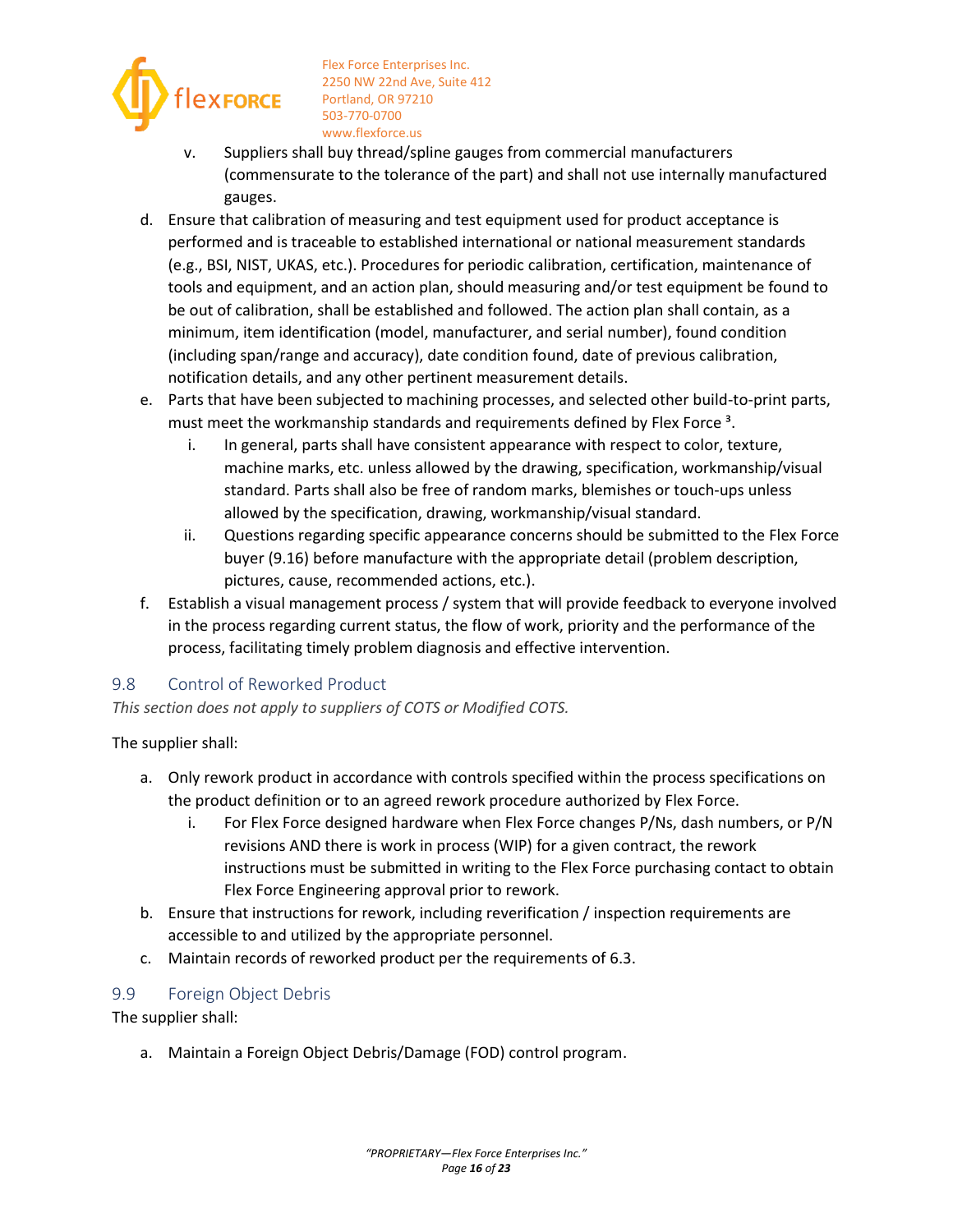

- b. Shall use appropriate tools/techniques to manage part-level FOD risk throughout the manufacturing process, documenting risks and associated mitigation actions in a part-level risk register, PFMEA or Control Plan.
- c. Ensure that all incidents of actual or potential FOD are reported, investigated, and corrected.

*NOTE 1: Flex Force reserves the right to require use of PFMEA and Control Plans to identify and mitigate FOD risk. Flex Force also reserves the right to require suppliers to undertake appropriate containment actions pending implementation of robust preventative and control actions.* 

#### <span id="page-16-0"></span>9.10 Storage, Identification and Traceability

The supplier shall:

- a. Provide secure storage facilities for product, equipment, tools, and material. Ensure the conditions of storage prevent deterioration and damage of stored items. Assess the condition of product in stock at appropriate planned intervals to detect deterioration.
- b. Ensure that individual articles and materials and lots thereof are always identified and segregated from all other articles, materials, and lots. Ensure segregation of serviceable product, equipment, tools and material from unserviceable product, equipment, tools, and material.
- c. Records for articles shall indicate the part number, revision level, lot number and if applicable the serial number and associated detailed information.
- d. Records for materials shall indicate type, applicable serial numbers, manufacturing lot numbers, heat numbers, batch, date code, cure date, etc.
- e. Material or articles furnished by Flex Force for outside operations must remain identifiable by the Flex Force supplied lot or serial number. This number must be recorded on all applicable supplier paperwork.

#### <span id="page-16-1"></span>9.11 Preventive Maintenance

#### *This section does not apply to suppliers of COTS or Modified COTS.*

The supplier shall identify key process equipment and provide resources for machine / equipment maintenance and develop an effective planned total preventative maintenance system that includes the following:

- a. Planned maintenance activities
- b. Packaging and preservation of equipment, tooling, and gauging.
- c. Availability of replacement parts for key production equipment.
- d. Documenting, evaluating, and improving maintenance objectives.
- e. Identification and control of all safety-critical plant and equipment.
- f. Loss to available capacity related to planned maintenance activities.

#### <span id="page-16-2"></span>9.12 Part Preservation, Packaging and Delivery

The supplier shall, unless otherwise stipulated on the purchase order:

a. Comply with the freight, preservation, and packaging guidelines stipulated by on the PO.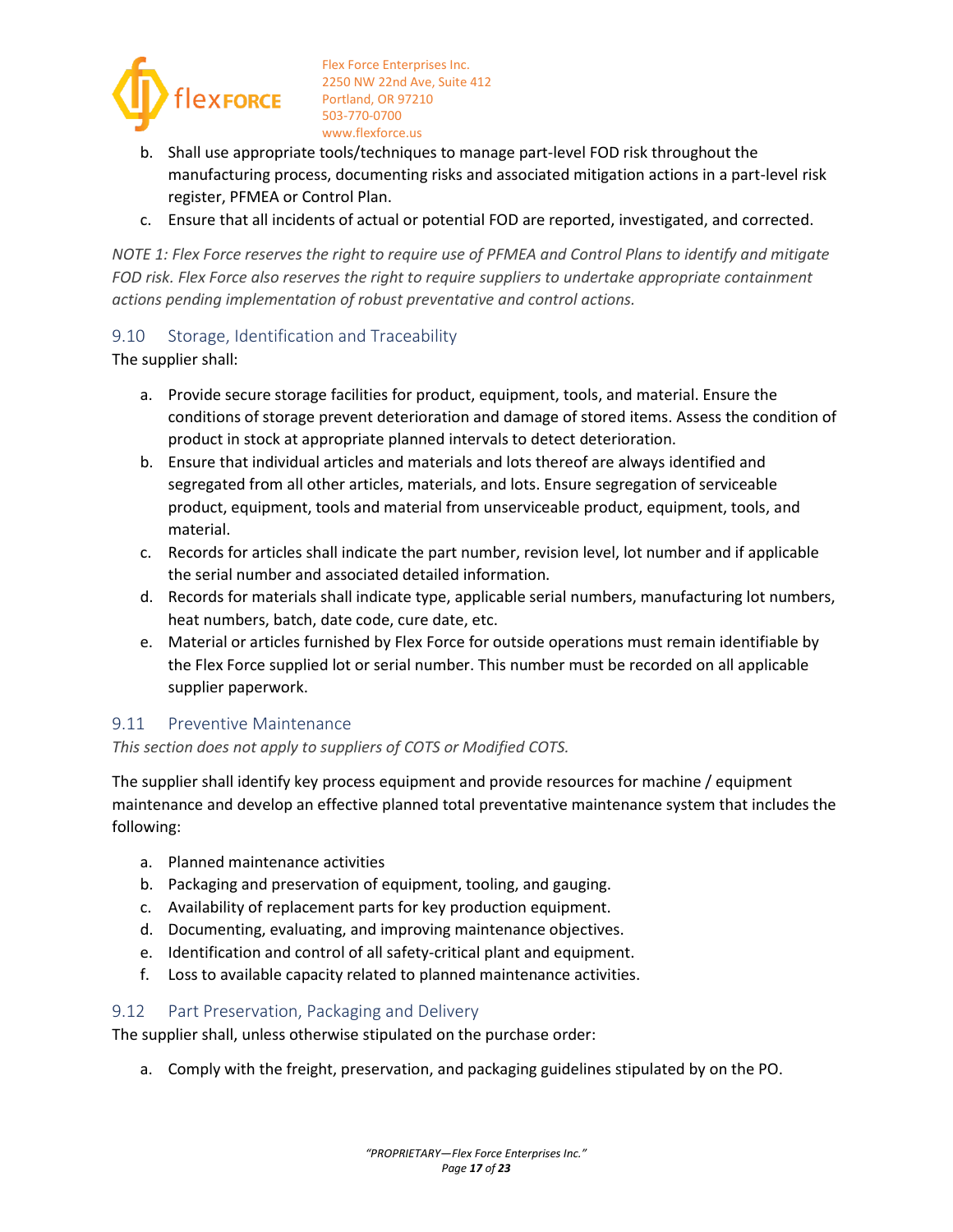

- b. Ensure that the packaging and preservation is adequate to protect the products during transportation, handling, and storage. In general, packaging containers shall be appropriate for the size, weight, and fragility of the products being packed, and shall ensure there is no metalto-metal contact of finished features.
- c. Ensure that preservation methods (e.g. oils) will allow storage without degradation/corrosion for a minimum of 12 months from the date of receipt.
- d. Not use preservatives that congeal over time and/or are difficult to clean.
- e. Use part separation dividers or unitized packing to prevent part to part contact or packaging damage.
- f. Ensure that different manufacturing lots of the same part number are not mixed within a package. Each manufacturing lot shall be clearly identified and segregated in separate packages<sup>1</sup>.
- g. Ensure that packaging labels contain the following information: date of shipment, purchase order number, part number and quantity in both numerical and barcode 3 of 9 format.
- h. Label fragile packages as such.
- i. Clearly mark the shelf life/expiration date on the packaging and the shipping paperwork for material with shelf life requirements.
- j. Ensure that all chemicals are accompanied by a relevant Safety Data Sheet (SDS) (formerly called Material Safety Data Sheet (MSDS)) with each shipment.
- k. Communicate with Flex Force, as necessary, to establish other appearance, packaging and preservation techniques required.

*NOTE 1: Individual lot packages may be combined in a single outer container if each inner container is clearly labeled with the lot information and the lots are individually listed on a shipping list as separate line items.* 

## <span id="page-17-0"></span>9.13 Control of Work Transfers & Process Changes

*Control of Work Transfers & Process Changes is applicable to suppliers planning the temporary or permanent transfer of work, or change to the manufacturing process, and is used to control and verify that the product conforms to requirements during and after the following types of transfers/changes:* 

- *From the supplier's facility to another facility.*
- *Outsourcing from or insourcing to the supplier's facility.*
- From one subcontractor / sub-tier supplier to another subcontractor / sub-tier supplier<sup>1</sup>.
- *Within the supplier's facility that could influence the continuity of supply of product.*
- *Any change in either the product design or the associated manufacturing process that could impact critical items.*

*Control of Work Transfers & Process Changes is not applicable to.* 

- *Suppliers of deliverable software, COTS or Modified COTS.*
- A source that holds a current valid First Article Inspection Report (FAIR) for the product.  $\triangleright$  *Raw material purchased from a distributor.*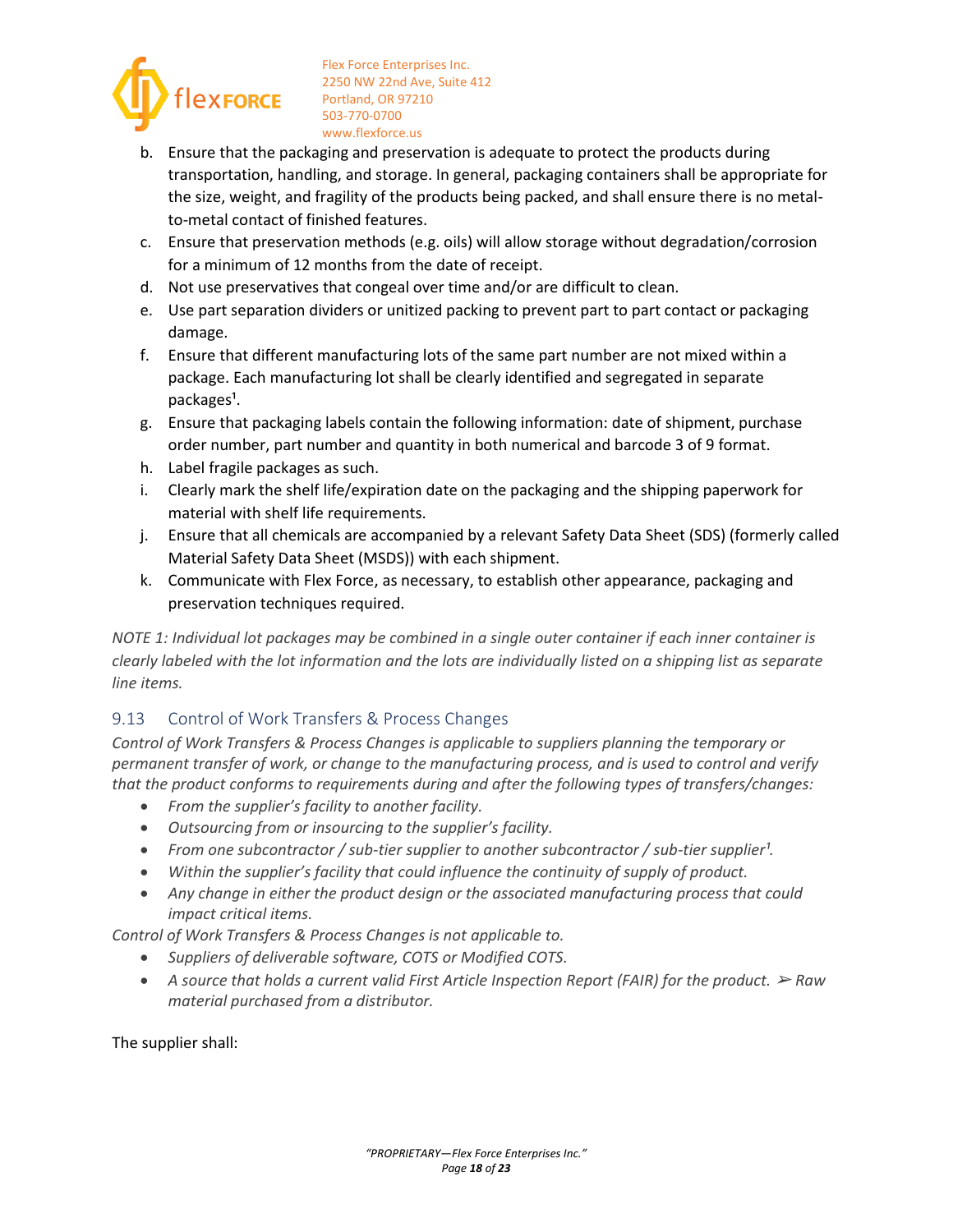

- a. Establish a documented procedure for the control of work transfers & process changes to plan, control and verify the conformity to specified requirements before, during and after the change. The procedure shall contain (but not be limited to):
	- i. Formal notification to Flex Force before any change commences<sup>2</sup>.
	- ii. Risk assessment and mitigation.
	- iii. Transfer /change plan.
	- iv. Demonstration of capacity and process capability at the new area to protect customer delivery and quality.
	- v. Demonstration that generation of buffer stocks are built into load and capacity plans to protect customer delivery.
- b. Complete and submit the necessary forms and qualifying information, including First Article Inspection Report (FAIR) to their Flex Force purchasing contact.
- c. Proceed with the work transfer or process change only when a response has been received from their Flex Force purchasing contact and compliance with the stipulated requirements has been achieved.
- d. Ensure that delivery performance is protected prior to any work transfer or process change.
- e. Maintain records of work transfers and process changes per the requirements o[f 6.3.](#page-6-4)

*NOTE 1: Examples of sub-tier supplier changes that require notification to Flex Force include; changing supplier of castings/forgings, changing supplier of special processes defined by Flex Force or Flex Force's end customer, changing supplier of make-to-print sub-components that impact form, fit, function of the assembled unit, or changing supplier that could negatively impact delivery or cause capacity constraints.* 

*NOTE 2: Notifications shall be submitted to Flex Force in accordance with the requirements stipulated in [6.4.](#page-7-0) Supplier shall not make any change in materials or design details which would affect the goods or any component parts thereof regarding 1) part number identification, 2) physical or functional interchangeability, or 3) repair and overhaul procedures and processes and material changes which affect these procedures without written approval of Flex Force buyer. If such approval is granted, all part numbers and the originals of all drawings and data shall be revised accordingly.* 

#### <span id="page-18-0"></span>9.14 Release of Products and Services

*Release documentation may include the following:* 

- *Certificate of Compliance (CofC).*
- *First Article Inspection Report (FAIR).*
- *Production Part Approval Process (PPAP) documentation (Section B).*

- a. Provide separate release documentation with each delivery to Flex Force.
- b. Ensure that release documentation meets the following:  $\triangleright$  Is written in the English language.
	- i. Refers to a single purchase order / delivery.
	- ii. Is legible and protected from damage / deterioration.
	- iii. Is attached to the outside of secondary packaging (where appropriate)
- c. The CofC submitted to Flex Force shall contain the following information as a minimum: Unique traceable document number; Flex Force part number and drawing revision; Military, Federal or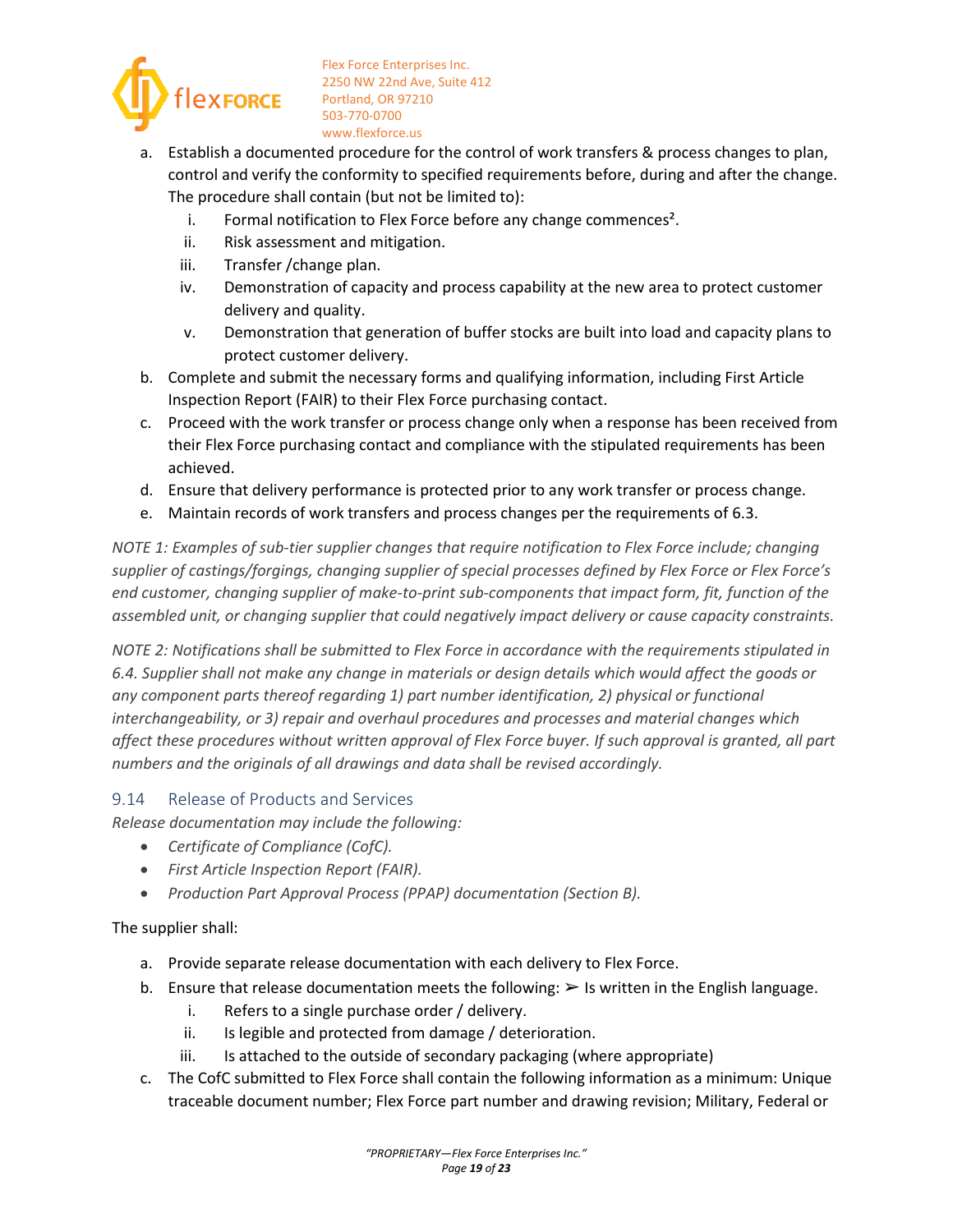

Industry specification number and revision; Purchase Order number and line item; Quantity of product; Serial numbers (if applicable); work order number (if applicable); date shipped; supplier name; authorized acceptance authority stamp or signature; compliance statement<sup>1</sup>

- i. For parts returned by Flex Force to the supplier, the CofC for the reshipment must contain the debit memo number, a summary of work performed or statement that part was replaced.
- d. Provide additional release documentation (when applicable)
	- ii. First Articles and First Article Inspection Reports (FAI, FAIR) ².
	- iii. Production Part Approval Process documentation<sup>3</sup>.
	- iv. Deviation number.
	- v. Concession number.
	- vi. Raw Material traceability certifications, testing and inspection results<sup>4</sup>.
	- vii. In addition, when requested the supplier shall furnish information on source(s) of supply that could include serial numbers, lot numbers, heat numbers, batch, date code and cure dates and Qualified Products List approval status as applicable.
- e. Maintain records of release documentation per the requirements of [6.3.](#page-6-4)

*NOTE 1: The CofC shall include confirmation of compliance to all PO requirements including drawings, specifications, and this document.* 

*NOTE 2: First Articles and First Article Inspection Reports (AS9102) are required when called out by the Flex Force PO.* 

*NOTE 3: The following requirements apply to suppliers of raw material, castings and forgings.* 

*Suppliers of Flex Force build-to-print products, excluding castings and forgings, must certify compliance to DFARS 225.1 and 225.7002 (Buyer American Act and Berry Amendment).* 

## <span id="page-19-0"></span>9.15 Control of Non-Conforming Product

- a. Establish a method of detection and feedback of product nonconformances and process noncompliance.
- b. Contain nonconformances by segregating (or identifying and controlling) the product or process to prevent unintended use or delivery. Only product that conforms to specified requirements shall be shipped to Flex Force<sup>1</sup>.
- c. Take necessary actions (within 48 hours) to contain the effect of the nonconformance on other process or products, i.e. work-in-progress, stores stock, shipping areas, in transit, sub-tier / subcontract activities, similar products, products already dispatched and delivered to Flex Force.
- d. Immediately notify<sup>2</sup> their Flex Force purchasing contact and their Flex Force quality representative of any delivered nonconforming product, and continually pursue an acknowledgement from Flex Force that the notification has been received. Flex Force Stop shipment of product when notified of nonconformance by Flex Force until appropriate containment and corrective action has been completed [\(10.3\)](#page-21-1).
- e. Clearly and permanently mark (or establish alternative controls to prevent use) product dispositioned for scrap until physically rendered unusable.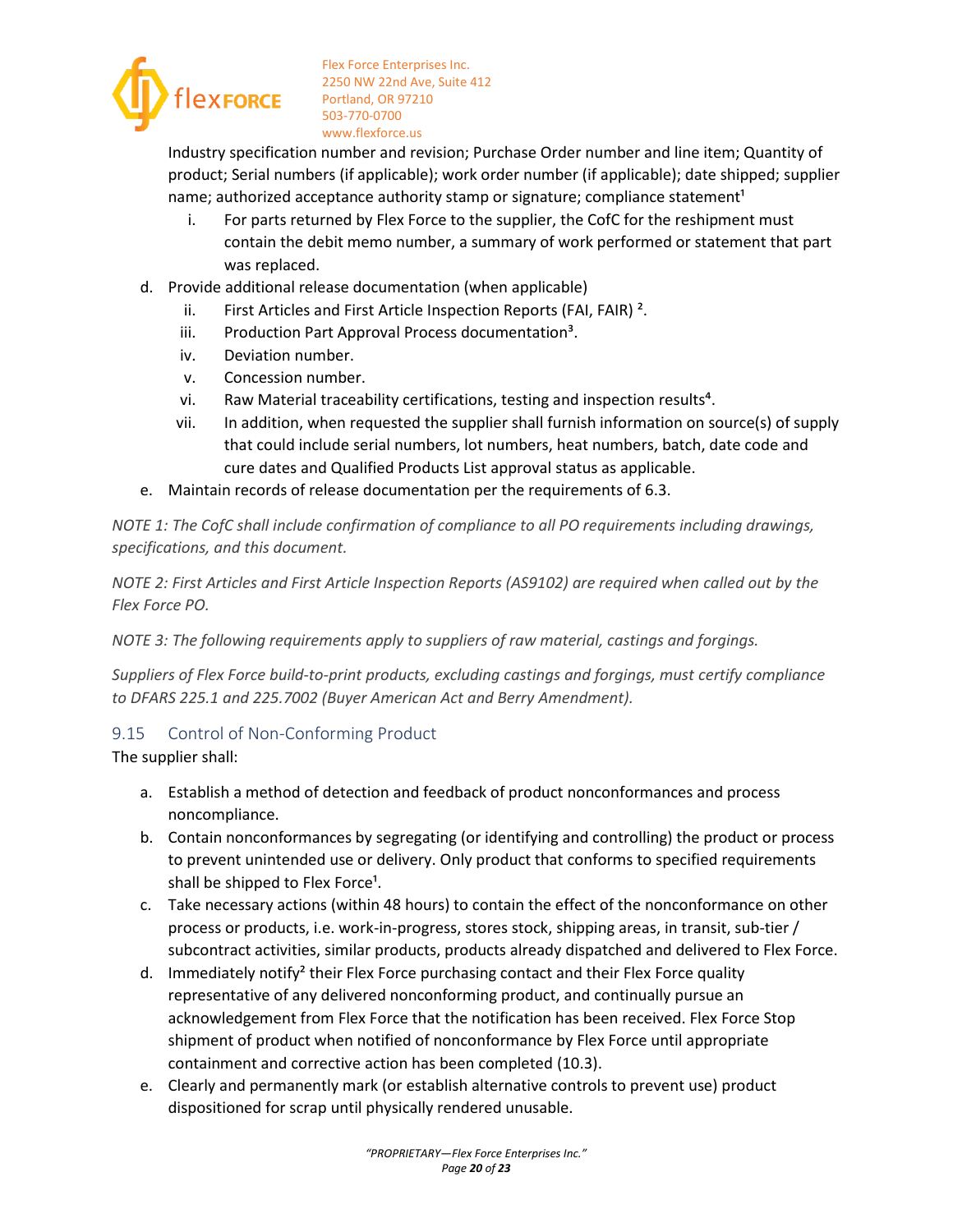

- Take appropriate corrective action [\(10.3\)](#page-21-1).
- g. Maintain records related to the control of non-conforming product per the requirements o[f 6.3.](#page-6-4)

*NOTE 1: Dispositions of Use-As-Is or Repair for products under Flex Force design control shall require written authorization prior to shipment [\(9.16\)](#page-20-0). Flex Force does not grant Material Review Board (MRB) Authority to suppliers. Any reworked parts shall be re-inspected and/or tested prior to shipment to Flex Force. As stated in [9.3,](#page-11-1) suppliers shall not accept purchase orders for parts to be made to "red-line" drawings or unreleased specifications and such parts are not permitted to be shipped to Flex Force.* 

*NOTE 2: Notifications shall be submitted to Flex Force in accordance with the requirements stipulated in [6.4.](#page-7-0) Suppliers are required to notify Flex Force within 24 hours of discovering any nonconformance that exists or is suspected of existing on hardware that has previously been shipped to Flex Force. This notification shall include the following information at a minimum:* 

- *a. Affected Part number(s), process(es) and name(s).*
- *b. Description of the nonconforming condition and the affected requirement.*
- *c. Quantities, dates, purchase orders, and destination of delivered shipments.*
- *d. Lots, batch numbers, serial numbers or date codes as applicable of the affected lot.*

#### <span id="page-20-0"></span>9.16 Deviations and Concessions

The supplier shall:

- a. Ensure that written authorization has been granted by Flex Force prior to the shipment of product which does not conform to specified requirements<sup>1</sup>.
- b. Ensure the concession number is included in the release documentation submitted with product shipment to Flex Force [\(9.14\)](#page-18-0). This number must be clearly listed on the packing slip, Certificate of Conformance and FAIR if applicable.
- c. Ensure that nonconforming product shipped to Flex Force is clearly identified as non-conforming product and packaged separately from the acceptable product.
- d. Take appropriate corrective action [\(10.3\)](#page-21-1).
- e. Maintain records of deviation permits / concessions per the requirements of [6.3.](#page-6-4)

*NOTE 1: Requests for deviation or concession should be submitted to Flex Force in accordance with the requirements stipulated i[n 6.4.](#page-7-0)* 

*Requests for deviations from requirements should be generated and submitted to Flex Force during contract review and prior to acceptance of the purchase order and manufacture of parts (refer [9.3\)](#page-11-1).* 

*Requests for concessions for non-compliant hardware are required for all/any non-conforming parts, including parts which already have Flex Force approval on a prior delivery. As a rule, suppliers may not ship nonconforming product to Flex Force without approval.* 

## <span id="page-20-1"></span>10.0 MEASUREMENT, ANALYSIS & IMPROVEMENT

#### <span id="page-20-2"></span>10.1 Quality and Delivery Performance

The supplier shall:

a. Monitor quality and delivery performance using key performance indicators<sup>1</sup> and ensure that quality and delivery performance targets are achieved.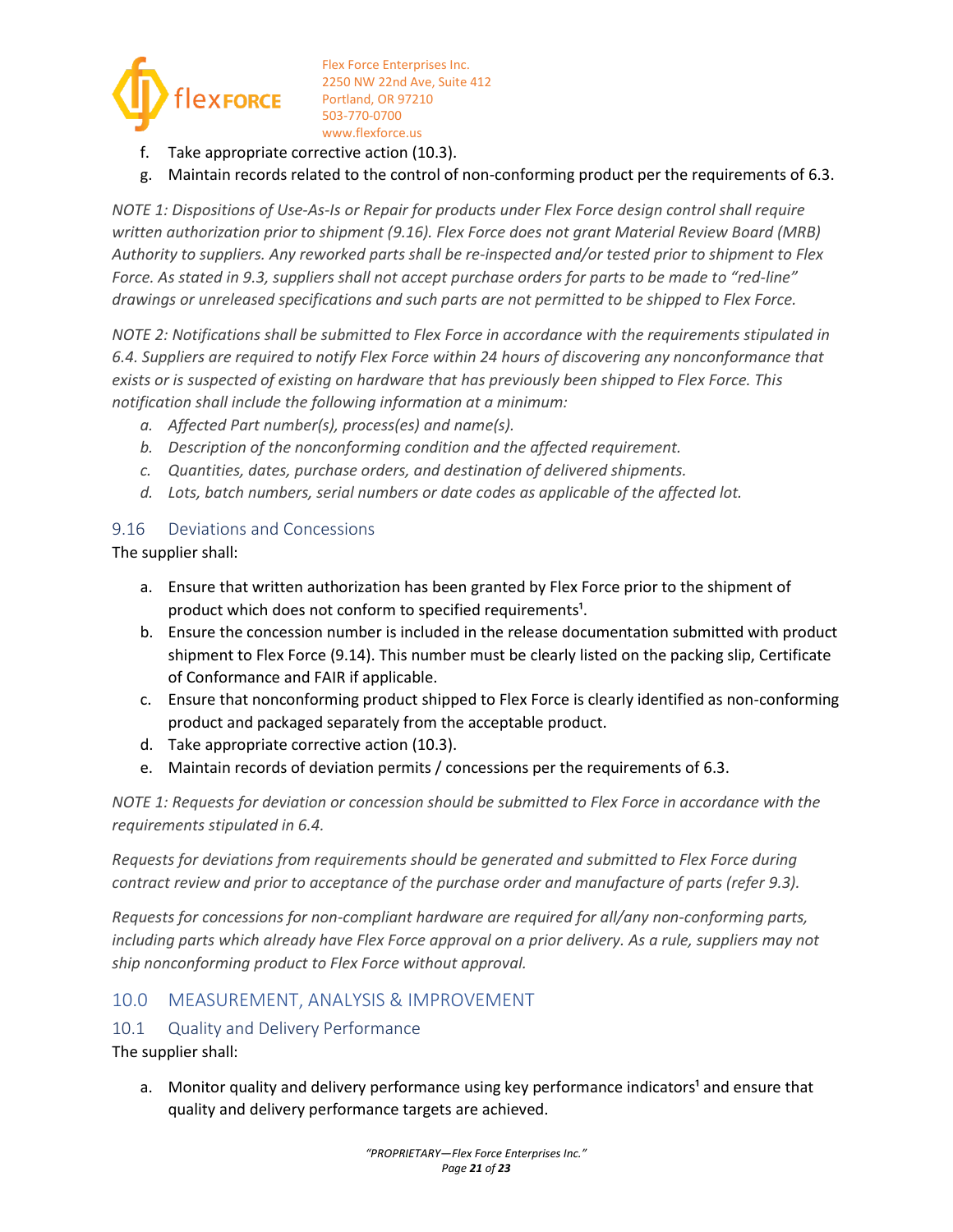

- b. Take appropriate corrective action [\(10.3\)](#page-21-1) when quality or delivery performance is not or will not be achieved.
- c. Inform the Flex Force purchasing contact immediately when delivery schedules are not or will not be achieved and submit a recovery plan (within 24hrs) to the Flex Force purchasing contact.
- d. Use a cross-functional team to develop a continual improvement policy and plans to meet Flex Force performance expectations².
- e. Monitor the implementation of improvement plans and evaluate the effectiveness of results.

*NOTE 1: Where Flex Force has provided the supplier with a 'scorecard' the supplier will use the scorecard as a key performance indicator.* 

*NOTE 2: Flex Force performance requirements may be continually refined relative to evolving industry and customer expectations. Flex Force will apply supplier maturity assessment and supplier development tools such as IAQG SSCA as necessary to develop, recover and improve performance to meet expectations.* 

#### <span id="page-21-0"></span>10.2 Audit Process

*This section does not apply to suppliers of COTS or Modified COTS.* 

The supplier shall:

- a. Establish a periodic audit program (product and process audits) that includes internal production and subcontract services, to verify compliance to planned arrangements related to Flex Force contracts. The audit program shall be prioritized based on product and process risk.
- b. Audit products at appropriate stages of production using a product that has been selected at random from the current production process to determine the following:
	- i. Production method provides a record to demonstrate that all operations are complete.
	- ii. Verification / inspection records demonstrate that all operations are appropriately verified.
	- iii. Dimensional acceptability to product definition.
	- iv. Visual acceptability to product definition.
	- v. Functional performance test to product definition (where applicable).
- c. Audit each manufacturing process to determine if the resource and controls used to transform inputs into outputs are effective and comply with requirements.
- d. Have internal auditors who are appropriately trained and competent [\(8.1\)](#page-8-2) to perform audits.
- e. Establish specific checklists to be used for each audit.
- f. Increase audit frequencies when internal / external nonconformances or customer (Flex Force) complaints occur.
- g. Take immediate action when an audit result identifies a product nonconformance [\(10.3\)](#page-21-1).
- h. Take appropriate corrective action [\(10.3\)](#page-21-1) within 90 days or prior to shipment of product to Flex Force.
- i. Maintain records of internal audits per the requirements o[f 6.3.](#page-6-4)

#### <span id="page-21-1"></span>10.3 Corrective Action